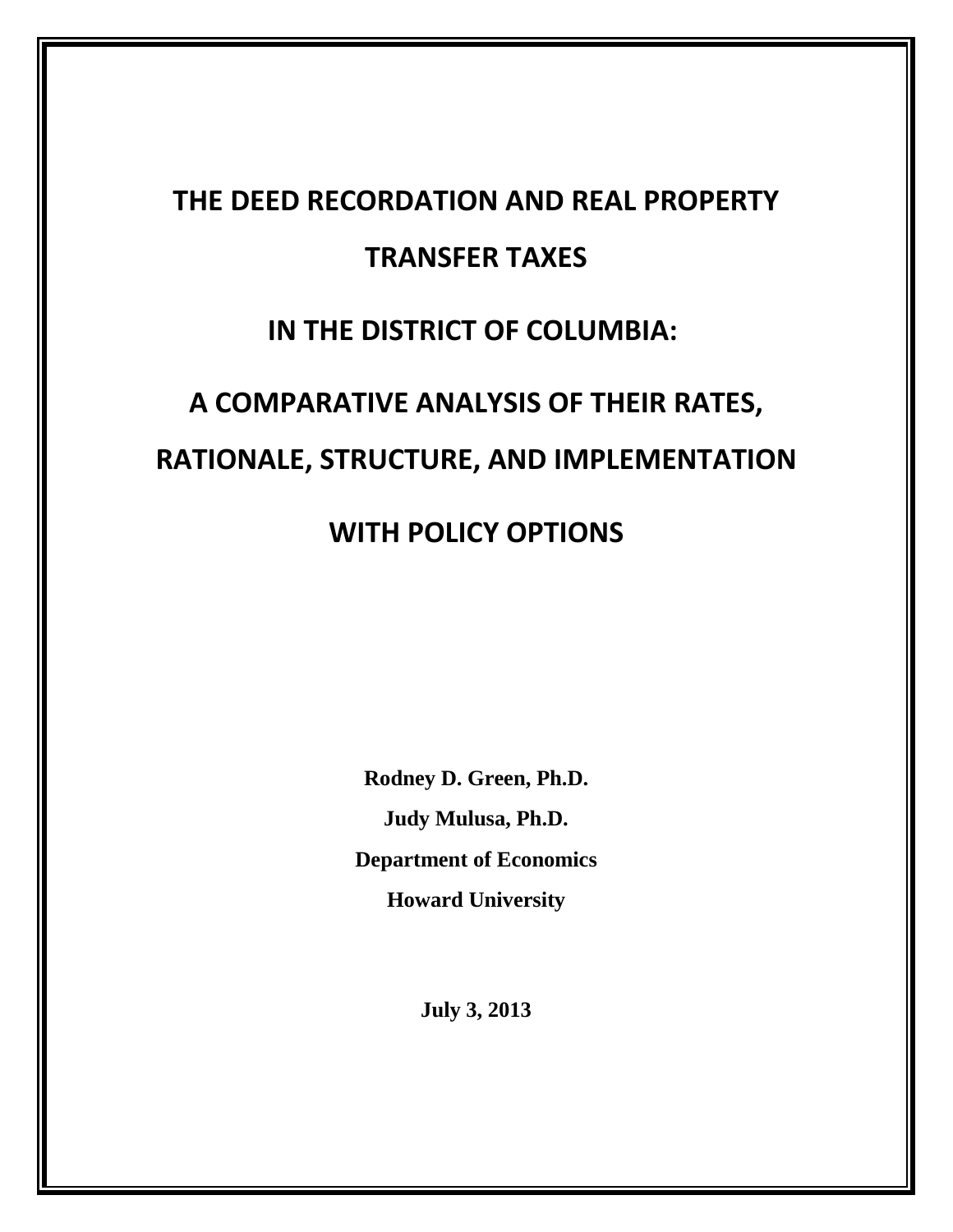# **Table of Contents**

| 4. A Comparative Review of Deed Recordation Taxes and Property Transfer Taxes    |  |
|----------------------------------------------------------------------------------|--|
| Deed Recordation Tax and Real Property Transfer Tax in the District of Columbia7 |  |
|                                                                                  |  |
|                                                                                  |  |
|                                                                                  |  |
|                                                                                  |  |
|                                                                                  |  |
|                                                                                  |  |
|                                                                                  |  |
|                                                                                  |  |
|                                                                                  |  |
|                                                                                  |  |
|                                                                                  |  |
|                                                                                  |  |
|                                                                                  |  |
|                                                                                  |  |
|                                                                                  |  |
|                                                                                  |  |
|                                                                                  |  |
|                                                                                  |  |
|                                                                                  |  |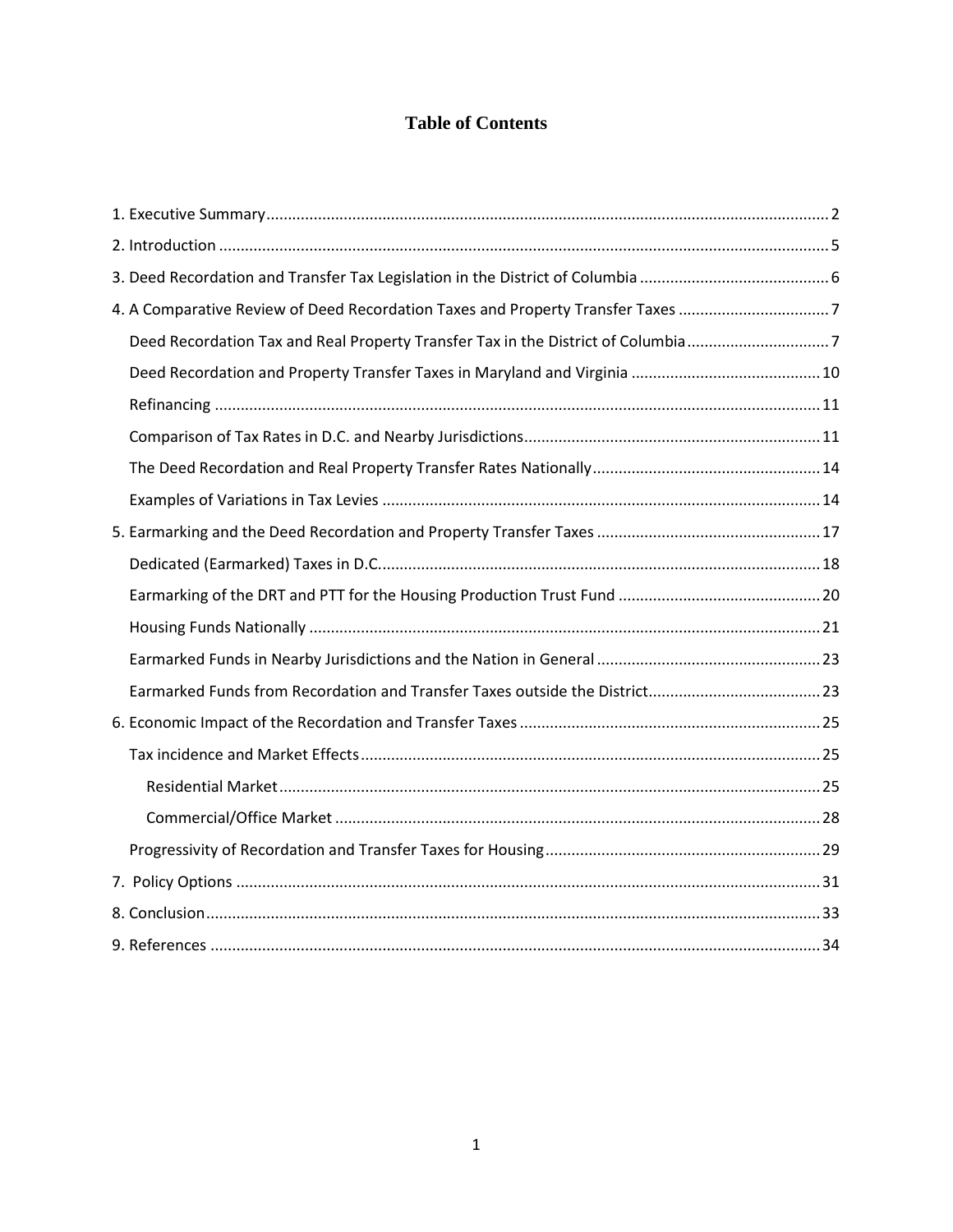# <span id="page-2-0"></span>**1. Executive Summary**

The District of Columbia charges a Deed Recordation Tax (DRT, or recordation tax) and a Real Property Transfer Tax (PTT, or transfer tax) when real property is sold. DC also charges a DRT when (1) a commercial property is refinanced for more than the current balance on outstanding loan(s) on such property, and (2) a residential property with five or more units is refinanced.

#### **Some Key Facts:**

- 1. DC's transfer and recordation tax rates are
	- a. 5 to 6 times higher than rates in nearby Virginia counties and cities
	- b. 85% to 193% of rates in nearby Maryland counties
	- c. 36% of rates in New York City
	- d. 111% and 162% of rates in San Francisco and Seattle, respectively
- 2. DC Recordation and Transfer tax revenues are volatile both absolutely and as a share of the District's tax revenue (from 3.5% to 8.6% over the past 13 years).
- **3.** 15% of DC recordation and transfer tax revenues are earmarked for the DC Housing Production Trust Fund that subsidizes affordable housing development.
- 4. In Fiscal Year 2012, the District collected \$163 million in DRTs and \$122 million in PTTs, for a total of \$285 million, or 4.8% of total taxes collected. In fiscal Year 2012 there were \$4.2 billion in both office and housing sales for total property sales of \$8.4 billion accounting for 67% of the DRT and 100% of PTT totals.

**Rates in the District of Columbia:** The rate for each tax is 1.45% (2.9% total) for all commercial properties and for those residential properties sold for \$400,000 or more. Residential properties that are sold for less than \$400,000 pay a 1.1% tax for both recordation and transfer  $(2.2\% \text{ total})$ . Thus, there is a dramatic "bump up" in taxes for properties that cross the \$400,000 threshold of approximately \$3,000 (e.g., from \$8,800 for a property valued at \$399,999 to \$11,600 for a property valued at \$400,000).

**Rates in the District of Columbia Compared to Other Jurisdictions:** The District has higher rates of taxation on property transfers than do its close neighbors, with a combined rate of 2.9%. Transfers in Virginia localities face a combined rate of only 0.433%, while those in Maryland face rates ranging from 1.5% to 2.45%. Other states vary considerably in their use of recordation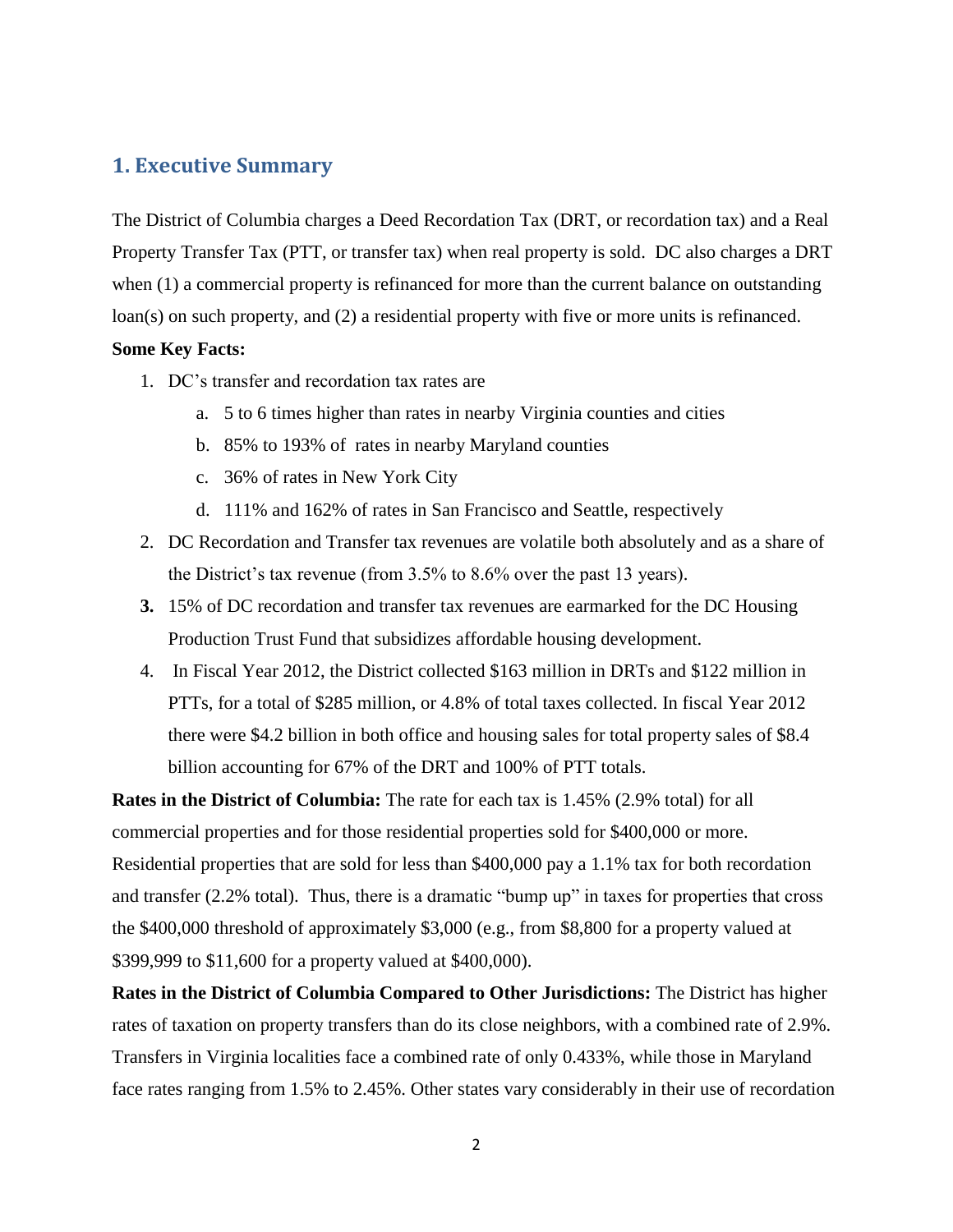and transfer taxes, with several western states having none. Most are below the District's rates. An exception is New York City, where the combined rates of local and state recordation and transfer taxes is over 8%, close to triple that of the District.

**Earmarking:** The District sets aside 15% of the tax receipts from these taxes for the Housing Production Trust Fund (HPTF) which was established to increase the amount of affordable housing in the District by providing support for low-income households through nonprofit housing developers. Earmarking is widespread in the District, with ten separate earmarks from tax revenues for specific programs ranging from the baseball stadium and convention center to ensuring liquidity to the Tax Increment Financing program. Earmarking is also widespread throughout the nation for affordable housing production, with such funds in 17 states.

**Economic Impacts of the DRT and PTT—Housing:** In housing markets generally, the two taxes are generally capitalized in the price of the property, which means that the net price received by the seller will generally be reduced by the full amount of the tax. In the District, given the intense current demand for housing by buyers, some of the tax may also be paid in the form of a higher price than would have been paid by the buyers in the absence of a tax, changing the incidence of the taxes somewhat. The impacts on buyers and sellers of the added costs of taxes would tend to marginally reduce the level of transactions. However, the change in monthly payments associated with a movement from no taxes to both taxes (in the case of a buyer who takes on the entire burden of both taxes in a property with a mortgage of \$300,000 at 4%) would be approximately \$40 (\$1,790 with no taxes versus \$1,830 with both taxes). For 2012, the impact of increases in the taxes by one percent would have been about 16 fewer home sales out of the 7,904 sales actually made that year.

**Economic Impacts of the DRT and PTT--Offices:** The office market, unlike the housing market, is both national and global. It is a major investment market, with office structures included in REITs and other financial instruments. Taxes levied on such structures are paid by investors all over the globe. From the standpoint of raising funds for city services for all of its citizens, such investment properties seem like an attractive source of tax revenues with few negative local economic consequences.

**Progressivity for Housing:** Assuming that the home buyer pays the recordation tax, it would, in general, be regressive because lower-income persons would pay a higher percentage of their income for the same property. The District has been sensitive to such regressivity by setting the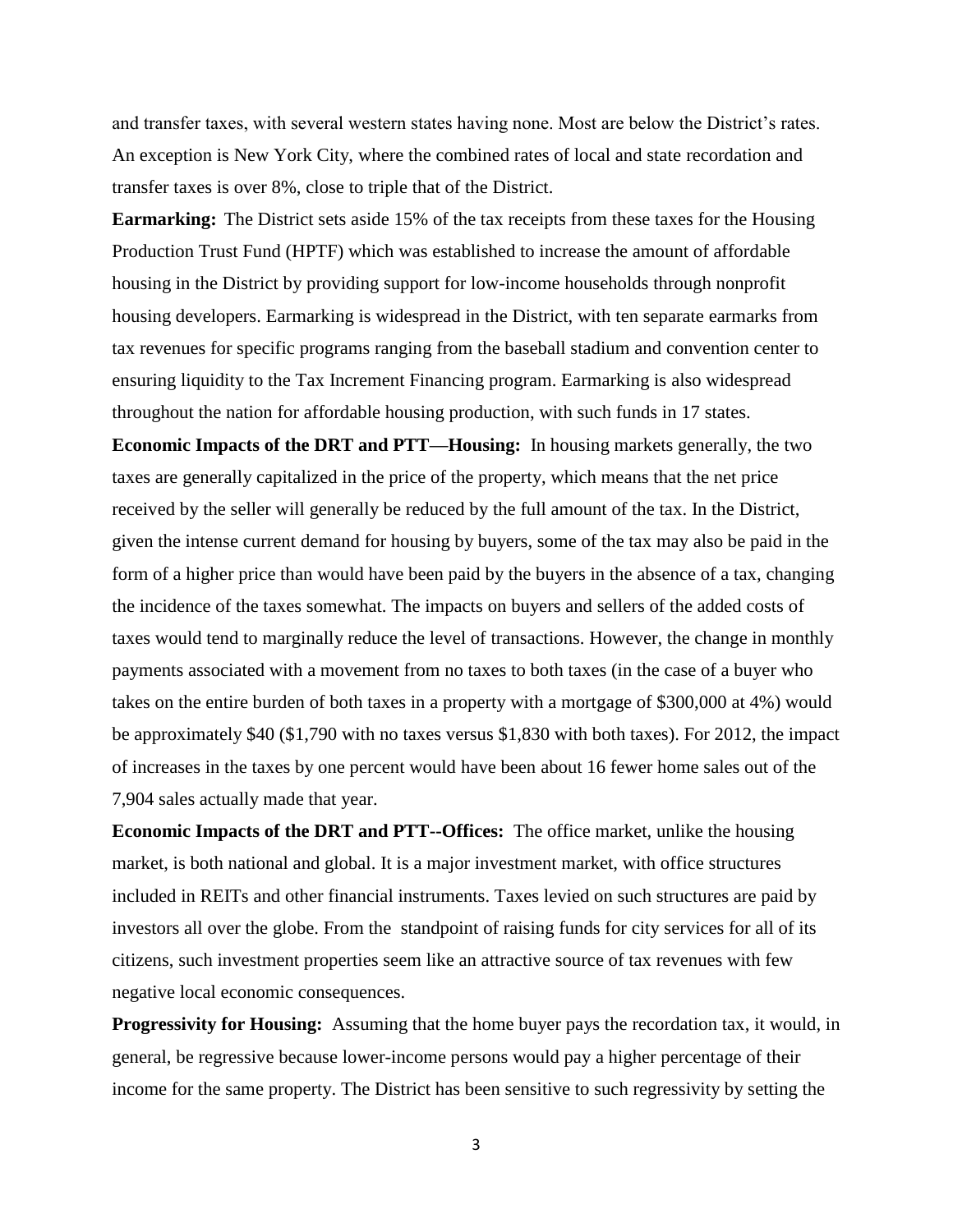rates lower for lower cost housing. It has also provided several exemptions to reduce the impact of the tax on low-income households.

#### **Policy Options:**

**1. Abolish the recordation and/or transfer tax(es) or reduce it/them severely**. The impact of this action would be to increase the net price that sellers of housing real estate receive by a modest amount approximately equal to the tax. This action would also provide a windfall for buyers of major office buildings approximately equal to the more substantial foregone tax. Such a policy would have reduced tax revenues to the city in 2012 by \$163 million for the recordation tax and \$121 million for the transfer tax, for a total of \$284 million. This action would destabilize the Housing Production Trust Fund and its historically strong leverage of private dollars unless an alternative dedicated source could be found.

**2. Increase the commercial rates for high-end properties**. The current estimate of \$121 million of tax revenues from the commercial sector, which is dominated by large, high-end office buildings, could be increased substantially if a separate, higher, rate were imposed for this sector. Increasing the rate from 2.9% to 4.9% would generate an additional \$83 million in tax revenues for the city. It is unlikely that such a tax increase would damage the local economy in any significant way. (The combined rate in New York City is 8.125%, the highest of all U.S. cities).

**3. Eliminate the "bump up" in recordation and transfer taxes levied at \$400,000 in housing value**. This recommendation would help avoid price manipulation around the \$400,000 level The bump could be eliminated by making the higher rate of 2.9% apply only to that part of the value of the housing unit that exceeded or equaled \$400,000. This action would have reduced tax revenues in 2012 by about \$5.6 million. A modest upward adjustment to the tax rates could be made to maintain revenue neutrality if desired.

**4. Increase individual progressivity.** Some structural adjustments in the two taxes could achieve greater progressivity. Such steps could include: (a) The low-income level at which exemptions from the tax rates currently become applicable could be increased from 120% to 200% of U.S. HUD's lower income guidelines for the District; (b) all first-time home buyers could be exempted from the taxes or face a reduced rate; (c) raising the maximum tax rates on higher priced residential and commercial properties; and (d) expanding the number of rate brackets for the housing market, assigning steadily rising tax rates to the brackets, making them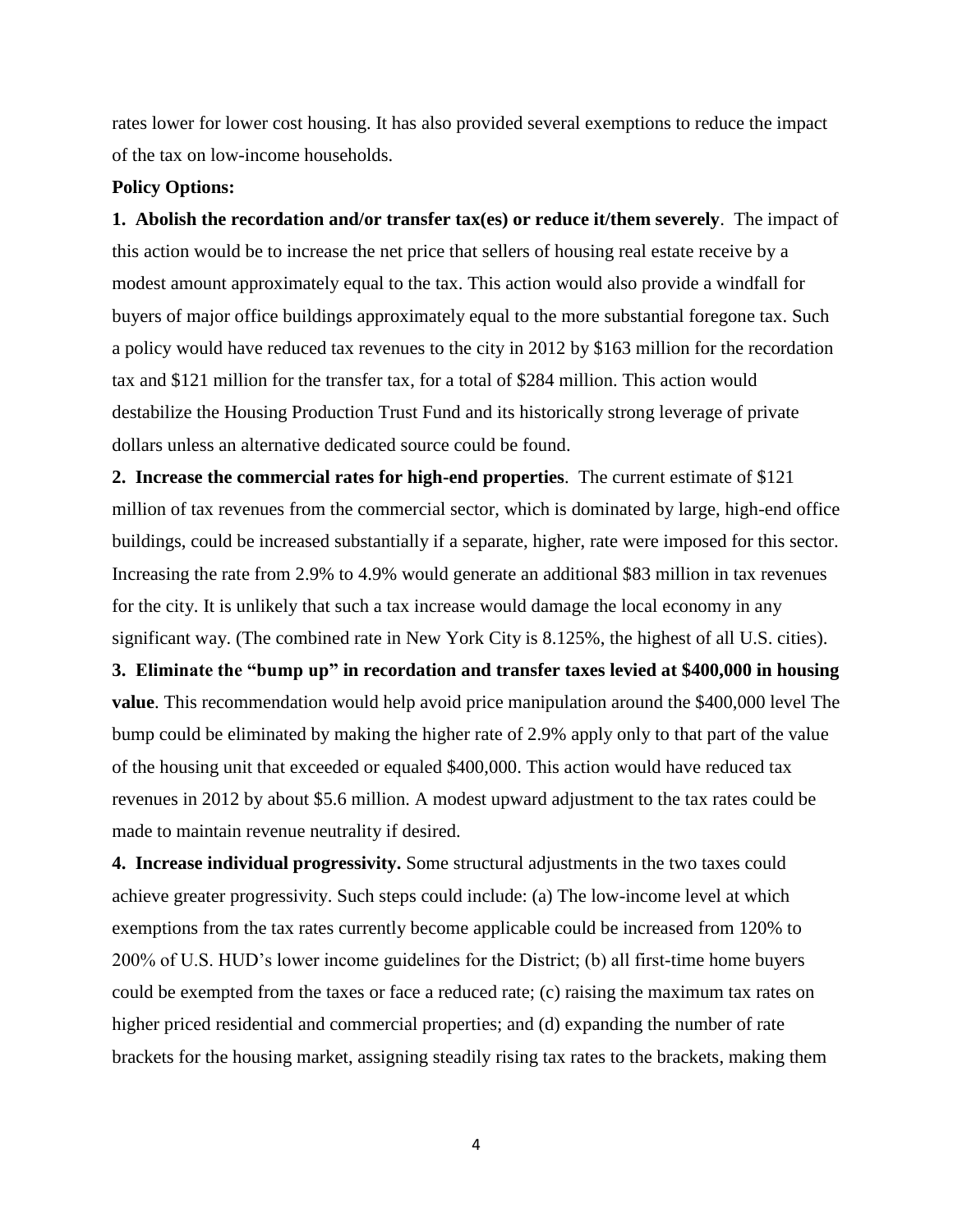applicable only to the marginal increases in housing value to avoid distorting "bump-ups", and indexing them to inflation.

**Conclusion:** The District of Columbia charges a higher tax rate on property transfers than do surrounding jurisdictions, yielding about 5% of the total tax revenues collected in the city. The District sets aside 15% of these revenues to support the Housing Production Trust Fund to strengthen the development of affordable housing in the District. Some changes in these taxes may be desirable. Modifying the tax code to eliminate the price-distorting "bump" at \$400,000 would be helpful. Also, taking fuller advantage of national and global interest in the District's office market by augmenting taxes for such properties could provide enhanced revenues with little downside impact. In the final analysis, recordation and transfer taxes are modest one-time levies. Adjustments in them will have only modest impact on the economic development of the city.

### <span id="page-5-0"></span>**2. Introduction**

In the present report, the Deed Recordation tax (DRT or recordation tax) and the real property transfer tax (PTT or transfer tax) in the District of Columbia are considered. These taxes are assessed when real property is sold or when the refinancing of a property is recorded. It applies to both residential and commercial property.

In Section 3, the mechanics of the DRT and PTT are explained, and the legislative history of these taxes will be summarized. In Section 4, a comparison of these taxes with similar taxes levied by other jurisdictions will be made. In Section 5, earmarking of a portion of these revenues will be addressed comparatively, with special emphasis on the earmarking of a portion of these taxes in the District of Columbia for the Housing Production Trust Fund. Section 6 includes an analysis of the impact of these taxes on issues of tax incidence and its impact on the housing and office market, and relative progressivity of the taxes. Section 7 provides policy options. Section 8 provides a brief conclusion.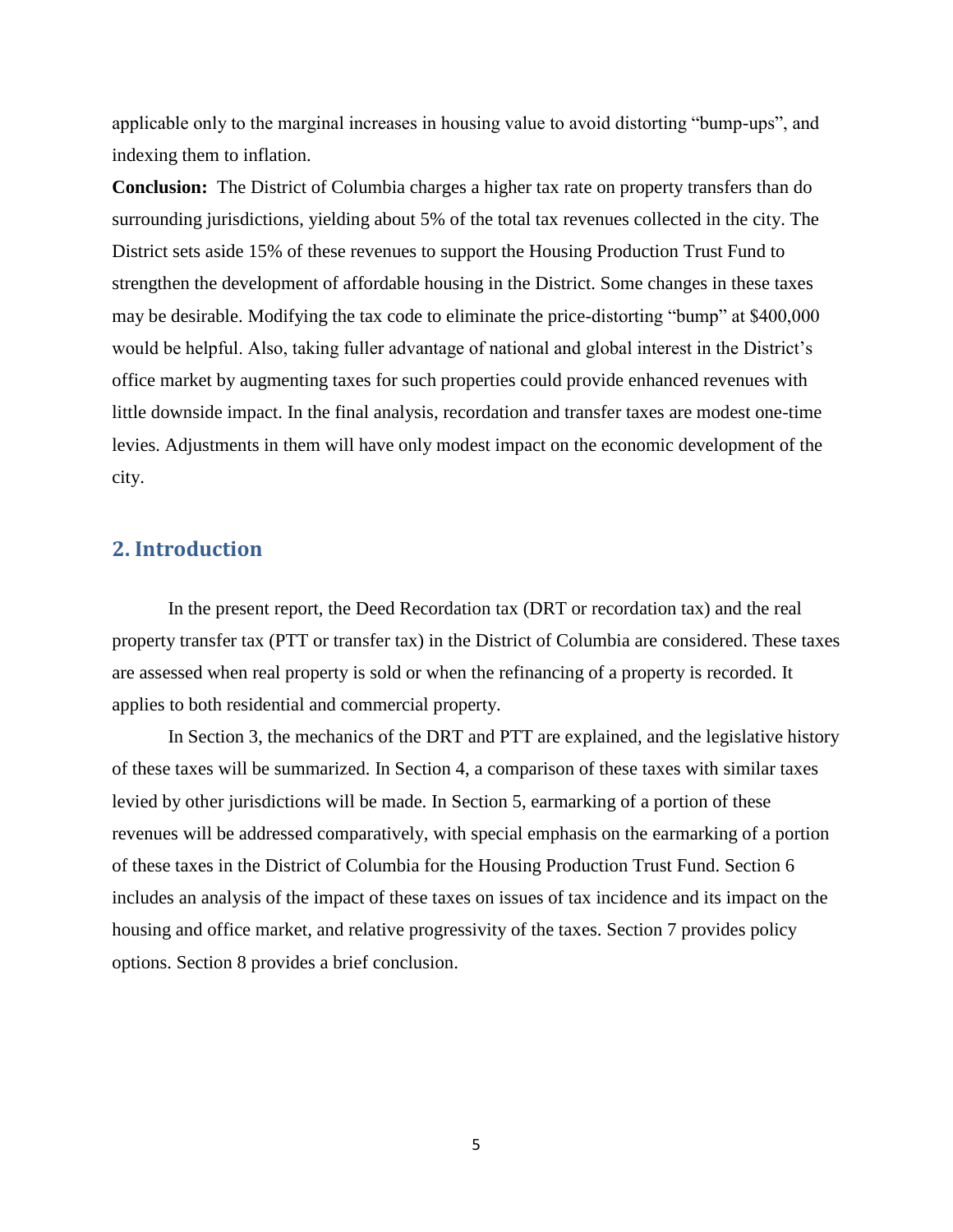# <span id="page-6-0"></span>**3. Deed Recordation and Transfer Tax Legislation in the District of Columbia**

The District of Columbia has both a deed recordation tax and a real property transfer tax. These taxes are imposed on any instrument which creates a security interest in District of Columbia real estate (such as a mortgage) and applies to both residential and commercial properties. As a result, any deed of trust, mortgage or Uniform Commercial Code (UCC) financing statement covering fixtures will be subject to the tax.<sup>1</sup>

When property changes hands, the base on which the taxes are computed is the consideration of the property (the amount paid). Where there is no consideration or where the amount is nominal, the base for tax computation is the fair market value (the assessed value) of the property. In refinancing commercial transactions, taxes are computed on the difference between the face amount of the refinance instrument and the outstanding principal amount of existing debt under the prior security interest instrument. The same applies for residential properties, except that properties with fewer than five residential units are exempt. The trigger for the two taxes is the recordation of a deed. The taxes are paid at the same time the deed is submitted for recordation, or within 30 days of the transaction.

Currently, both the DRT and PTT tax rates are 1.1% of consideration for residential properties that sell for less than \$400,000. For all commercial properties and for all residential properties sold at \$400,000 or more, the DRT and PTT tax rates are 1.45% of consideration.

Since 1962, there have been several changes to the legislation affecting both the recordation and transfer taxes. In 1976 the tax rate was increased from 0.5% to 1.0% of consideration. In 1989 the tax rate was increased from 1% to 1.1% of consideration. In 2003 an Act was passed for 15% of DRT and PTT revenues to be deposited in Housing Production Trust Fund (HPTF) as a measure to enhance the development of affordable housing. The stated reason

 $\overline{\phantom{a}}$ 

<sup>&</sup>lt;sup>1</sup> The law authorizing the DRT may be found at  $\S 314$  of Pub. L. 87-408, approved March 2, 1962, as amended, D.C. Code § 45-937 (1981 Ed.); see also 9 DCMR Chapter 5. The law authorizing the PTT may be found at § 416 of the District of Columbia Revenue Act of 1980, D.C. Law 3-92 as amended, D.C. Code § 47-916 (1981 Ed.); see also 9 DCMR Chapter 6.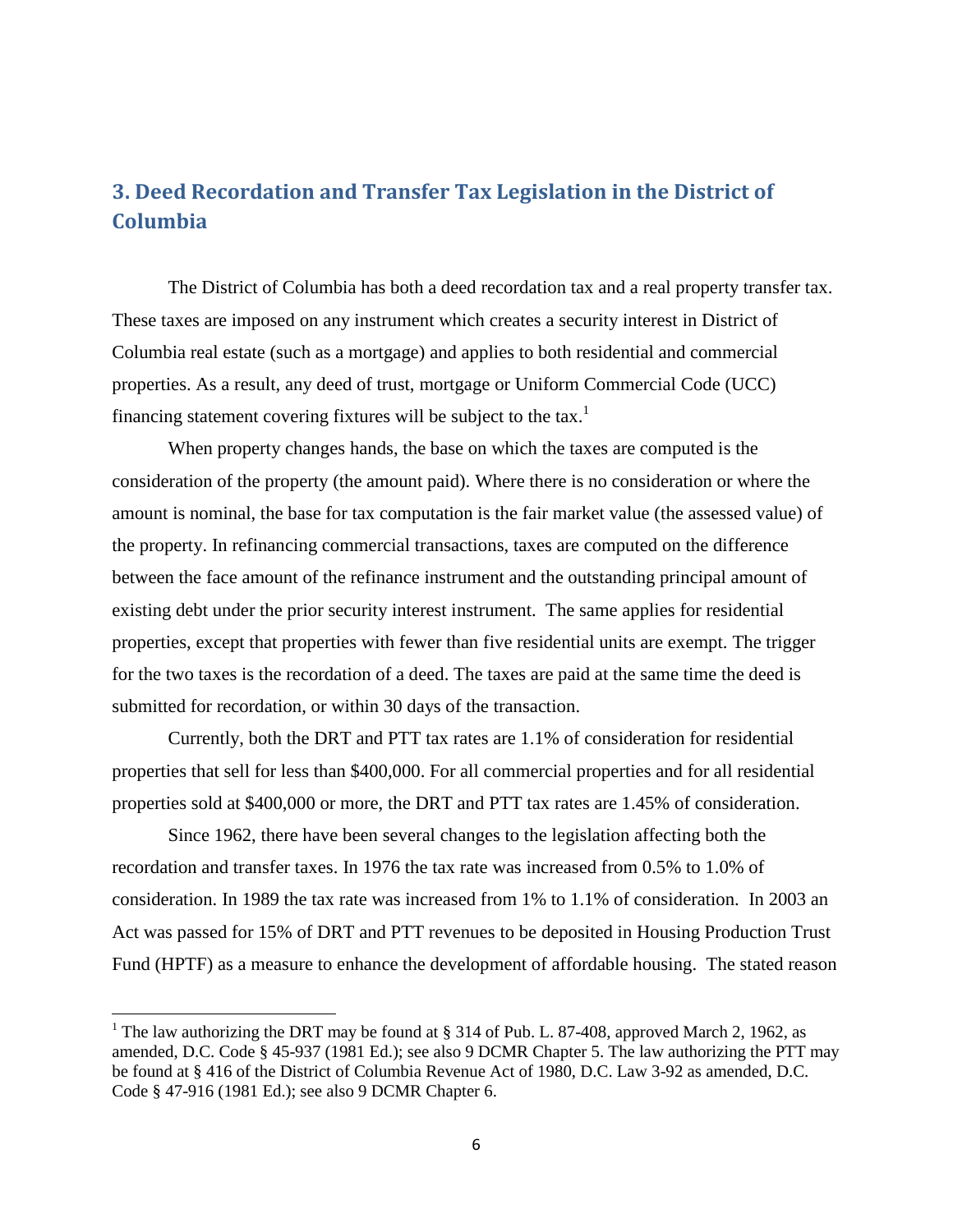for this was the widespread market rate housing redevelopment emerging throughout the city that seemed to be having negative impacts on longstanding low-income residents of the city. Also, as a result of a shortfall in revenues in the city, the tax rates were temporarily increased that year from 1.1% to 1.5%. This higher rate did not apply to residential properties sold for under \$250,000. The Fiscal Year 2005 Budget Support Act of 2004 decreased the DRT and PPT rates from 1.5% back to 1.1% effective October 2004. In 2006 DRT and PPT rates were increased to 1.45% for all commercial properties and for those residential properties sold for \$400,000 or more. Residential properties valued at less than \$400,000 were still taxed at 1.1%.

In addition to the DRT and the PTT, the District of Columbia charges a recording fee of \$150 for recording deeds, deeds of trust, and other instruments of record.

In the DC FY 2013 Budget Support Act, the tax legislation was amended primarily to clarify that, in refinancing, the two taxes would be collected only on the excess of the principal amount of the refinance Deed of Trust (DOT) over the principal balance due on the existing debt under the prior DOT, as long as the prior DOT was exempt from taxation or the taxes due on the prior DOT were paid. This clarification took effect on October 1, 2012.

The city has experienced no significant difficulty in collecting these taxes since most property sales include bank mortgages. Banks typically wish to complete all aspects of the transaction and record the property transfers quickly to preserve their interest in the property (Muhammed to Green, 2013).

# <span id="page-7-0"></span>**4. A Comparative Review of Deed Recordation Taxes and Property Transfer Taxes**

## <span id="page-7-1"></span>**Deed Recordation Tax and Real Property Transfer Tax in the District of Columbia**

The revenues from the two taxes have tracked each other fairly closely over the past decade (see Table 1).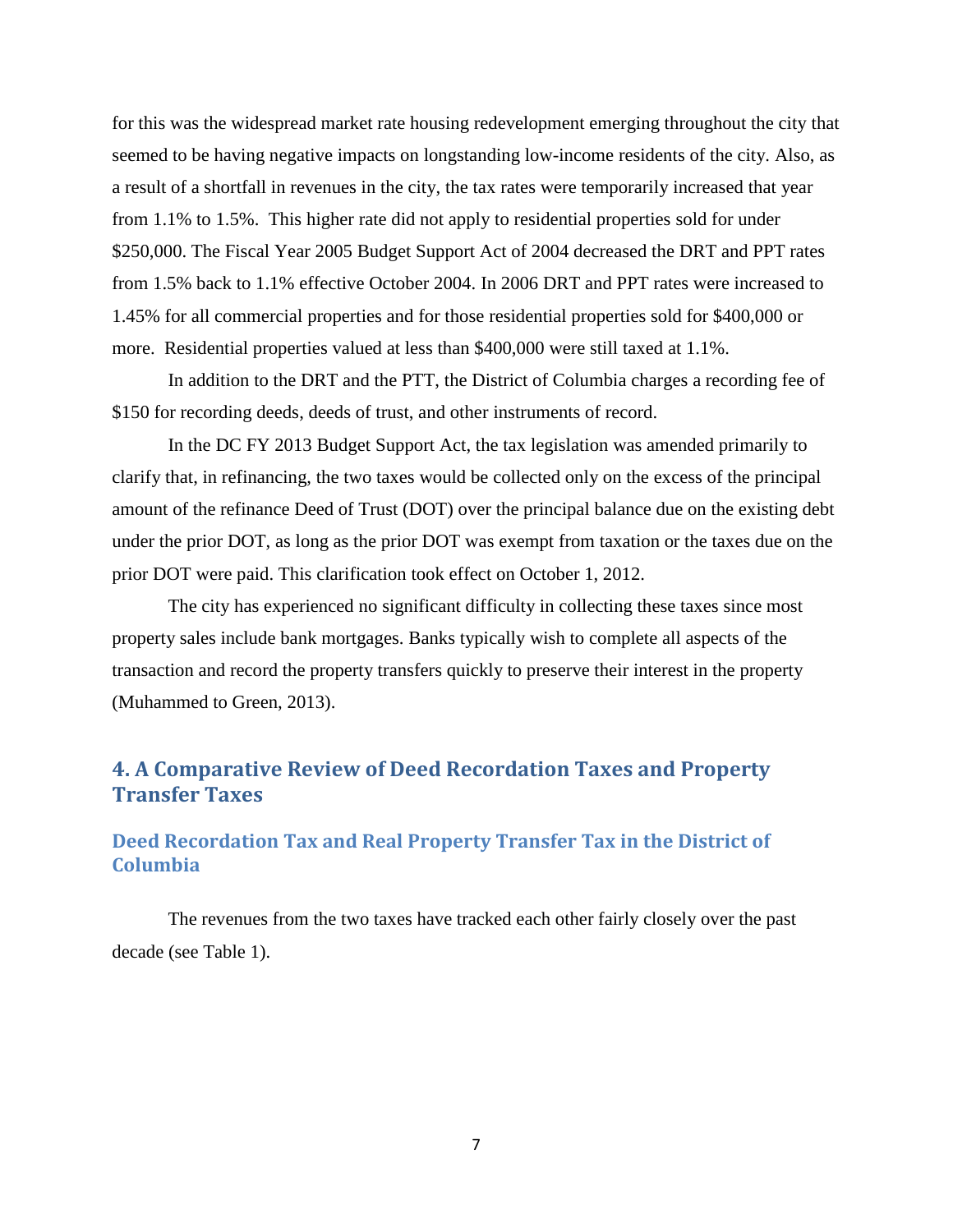| <b>Table 1</b><br><b>Annual Tax Revenue for D.C.</b><br><b>Deed Recordation and Property Transfer Taxes</b> |                  |                          |           |  |
|-------------------------------------------------------------------------------------------------------------|------------------|--------------------------|-----------|--|
|                                                                                                             | (\$in 000's)     |                          |           |  |
| <b>Financial Year</b>                                                                                       | Deed Recordation | <b>Property Transfer</b> | Total     |  |
| 2000 (10/1/99-9/30/00                                                                                       | \$60,418         | \$44,660                 | \$105,078 |  |
| 2001                                                                                                        | \$75,936         | \$62,086                 | \$138,022 |  |
| 2002                                                                                                        | \$89,951         | \$62,228                 | \$152,179 |  |
| 2003                                                                                                        | \$139,262        | \$99,052                 | \$238,314 |  |
| 2004                                                                                                        | \$193,554        | \$143,232                | \$336,786 |  |
| 2005                                                                                                        | \$190,048        | \$146,929                | \$336,977 |  |
| 2006                                                                                                        | \$197,528        | \$132,615                | \$330,143 |  |
| 2007                                                                                                        | \$226,743        | \$152,411                | \$379,154 |  |
| 2008                                                                                                        | \$155,974        | \$112,434                | \$268,408 |  |
| 2009                                                                                                        | \$100,764        | \$78,262                 | \$179,026 |  |
| 2010                                                                                                        | \$113,198        | \$94,202                 | \$207,400 |  |
| 2011                                                                                                        | \$164,572        | \$131,710                | \$296,282 |  |
| 2012                                                                                                        | \$163,393        | \$121,515                | \$284,908 |  |

Source: OCFO, Comprehensive Annual Report for 2002-2012, Statistical Section

There was a sharp increase in collections in 2003 during the bull market in housing, followed by a major reduction in 2009 following the massive correction associated with the housing crisis. Table 1 shows the significant volatility of these tax revenues. The annual revenue from these two taxes as a percentage the District's tax revenues fluctuated widely as well (see Table 2). Up to 2002, the DRT and PTT revenue comprised less than 5% of the total tax revenue; the proportion peaked in 2004 and 2007 around 8%, falling back to its earlier level in 2008.

The volatility of these tax revenues, as reflected in Table 2, is due to their dependence on the performance of the housing market. Tax revenues and aggregate sales values for both office buildings and housing closely track each other and are significantly correlated (see Table 3).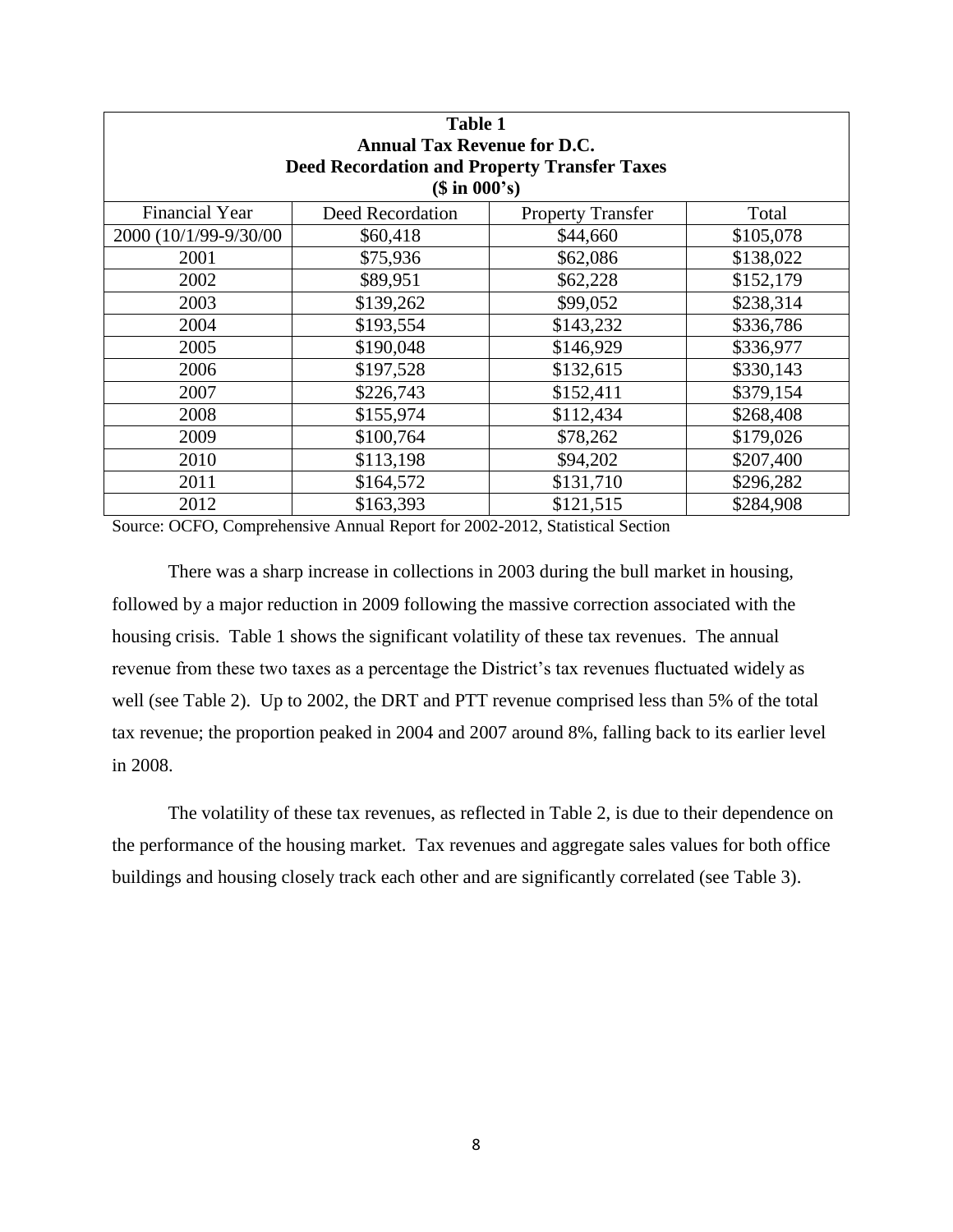| <b>Table 2</b>                                                                   |         |  |
|----------------------------------------------------------------------------------|---------|--|
| <b>Recordation and Transfer Tax Revenues</b><br>as Percent of DC Tax Collections |         |  |
| Year                                                                             | Percent |  |
| 2000                                                                             | 3.47    |  |
| 2001                                                                             | 4.30    |  |
| 2002                                                                             | 4.83    |  |
| 2003                                                                             | 7.24    |  |
| 2004                                                                             | 8.60    |  |
| 2005                                                                             | 7.79    |  |
| 2006                                                                             | 7.34    |  |
| 2007                                                                             | 7.31    |  |
| 2008                                                                             | 4.97    |  |
| 2009                                                                             | 3.60    |  |
| 2010                                                                             | 4.15    |  |
| 2011                                                                             | 5.27    |  |
| 2012                                                                             | 4.75    |  |

Source: OCFO, Comprehensive Annual Report for 2002-2012, Statistical Section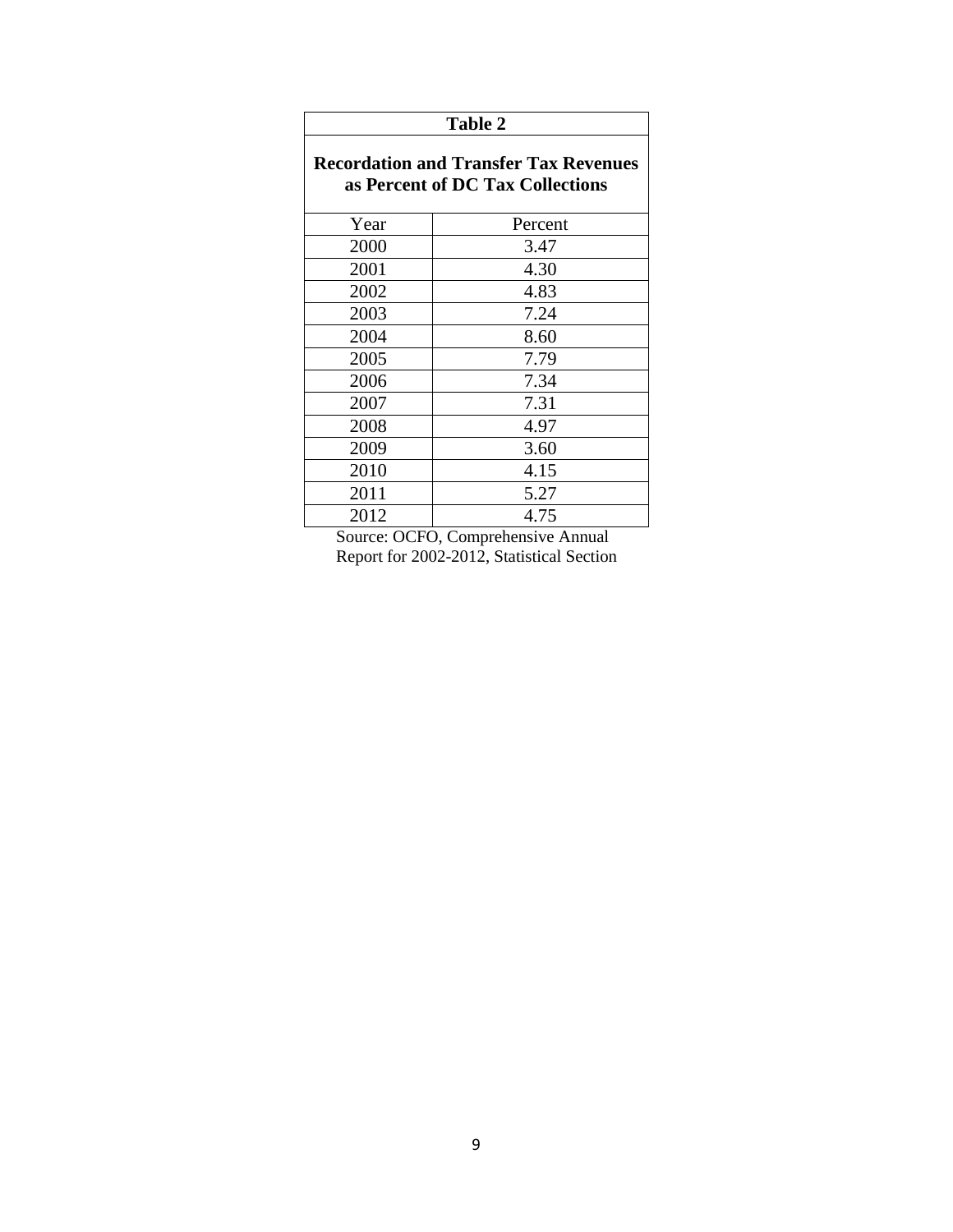| Table 3 |                                                                                                          |                       |                          |  |  |  |
|---------|----------------------------------------------------------------------------------------------------------|-----------------------|--------------------------|--|--|--|
|         | Sales and Tax Revenues (\$000's) with Correlations                                                       |                       |                          |  |  |  |
|         | <b>Major Office Building Sales</b>                                                                       | <b>Housing Sales</b>  | Tax Revenue <sup>a</sup> |  |  |  |
| 2000    | 1,238,570                                                                                                | 2,052,132             | \$105,078                |  |  |  |
| 2001    | 1,700,750                                                                                                | 2,403,362             | \$138,022                |  |  |  |
| 2002    | 1,770,330                                                                                                | 2,935,397             | \$152,179                |  |  |  |
| 2003    | 2,826,050                                                                                                | 3,369,224             | \$238,314                |  |  |  |
| 2004    | 3,028,730                                                                                                | 4,201,151             | \$336,786                |  |  |  |
| 2005    | 4,575,540                                                                                                | 4,944,401             | \$336,977                |  |  |  |
| 2006    | 3,964,320                                                                                                | 4,239,737             | \$330,143                |  |  |  |
| 2007    | 3,155,390                                                                                                | 4,070,401             | \$379,154                |  |  |  |
| 2008    | 2,261,000                                                                                                | 3,305,508             | \$268,408                |  |  |  |
| 2009    | 1,266,030                                                                                                | 3,671,237             | \$179,026                |  |  |  |
| 2010    | 2,927,940                                                                                                | 3,645,593             | \$207,400                |  |  |  |
| 2011    | 3,174,860                                                                                                | 3,674,668             | \$296,282                |  |  |  |
| 2012    | 4,166,470                                                                                                | 4,236,493             | \$284,908                |  |  |  |
|         | Pearson's $r = -0.81$                                                                                    | Pearson's $r = -0.86$ |                          |  |  |  |
|         | $(p = 0.0008)$                                                                                           | $(p = 0002)$          |                          |  |  |  |
|         | Source: Delta Associates, 4 <sup>th</sup> Quarter Reports, 2000-2012; OCFO/Government of the District of |                       |                          |  |  |  |
|         | Columbia, computations done from Metropolitan Regional Information Systems, Inc.                         |                       |                          |  |  |  |

# <span id="page-10-0"></span>**Deed Recordation and Property Transfer Taxes in Maryland and Virginia**

The District has higher rates of taxation on property transfers than do its close neighbors, although the DC combined rate is only modestly higher than those in Maryland counties.

Maryland has a recordation tax rate of between 0.5% and 1.0% as well as a state transfer tax rate of 0.5% of the consideration payable. First time home buyers are exempt from their 50% share of the transfer tax, so the effective rate of the state transfer tax is lowered to 0.25% for such transactions. The recordation tax rate for localities ranges from 0.5% in Baltimore County and Howard County to 1.2% in Frederick County (see Table 4).

The state of Maryland has a real property transfer tax rate of 0.5% of the consideration payable. These levies are supplemented by a local option transfer tax for "home rule" counties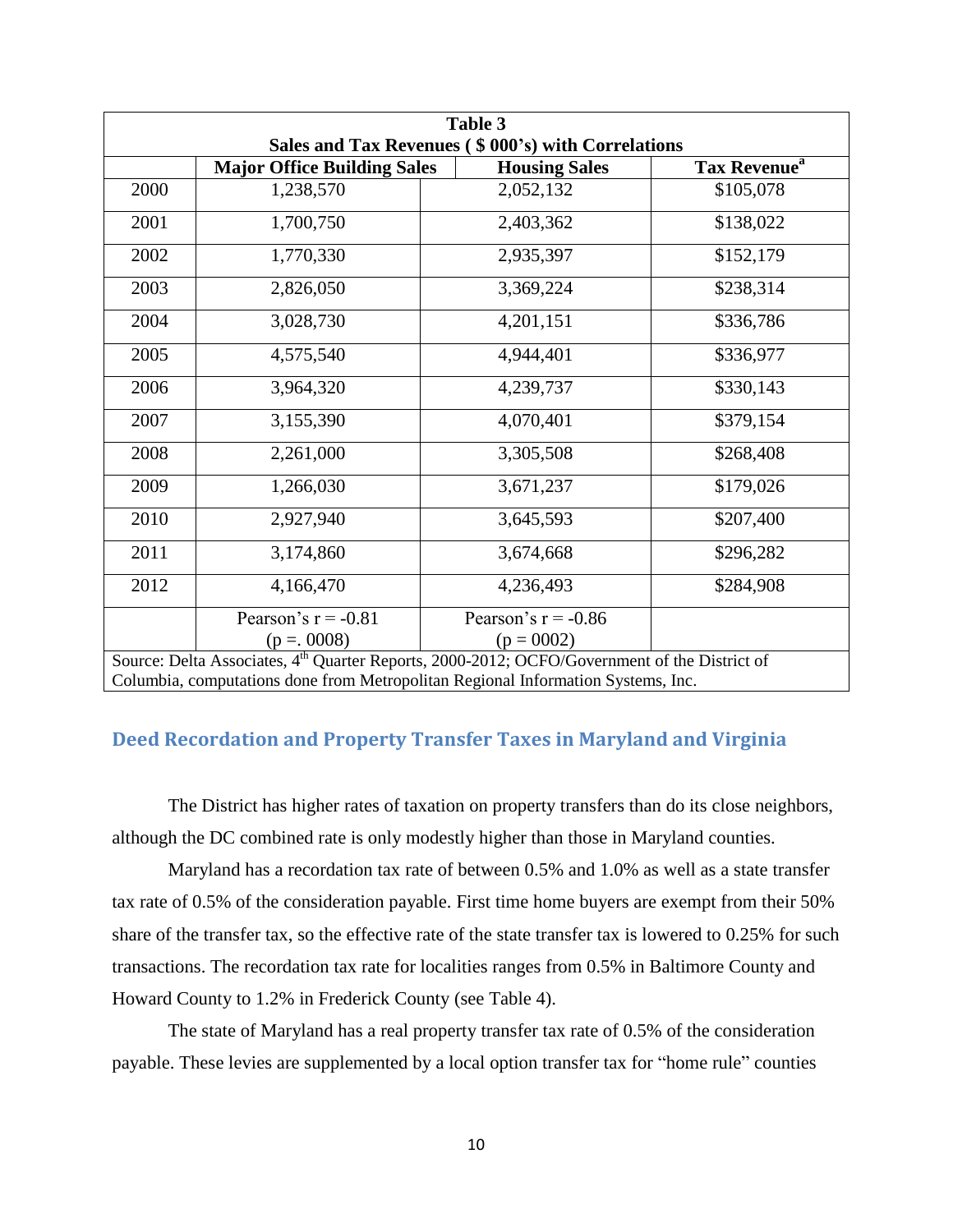(Caroline, Charles, Kent, Queen Anne's and Worcester, none close to the District) that cannot exceed 0.5%.

When refinancing properties in Maryland, only recordation taxes are collected. These taxes are collected on the difference between the principal of the existing loan being paid off and the principal of the new loan. However, in the case of an investment property or second home, the tax is charged on the entire new loan. The consideration includes the amount of any mortgage or deed of trust assumed by the grantee.

For Virginia the state recordation tax rate is \$0.25 on every \$100 (0.25%) of consideration. In addition to the state recordation tax, the council of any city and the governing body of any county may impose a city or county recordation tax equal to 33.3% of the amount of the state deed recordation tax (0.083% of consideration). In 2012, the Virginia recordation tax code was revised to eliminate the exemption for amounts refinanced with the same lender. Instead the state recordation tax on all refinance deeds of trust has been reduced from \$0.25/100 (0.25%) to \$ 0.18/100 (0.18%). On the other hand, the seller (or *grantor*) must pay a grantor tax (similar to the DC real property transfer tax) of \$0.50 for each \$500 (0.1%) on each deed, instrument, or writing transferred exclusive of the value of any lien or encumbrance remaining at the time of the sale.

#### <span id="page-11-0"></span>**Refinancing**

In D.C., as noted above, the deed recordation tax must also be paid on the increased value when commercial property is refinanced. In the case of a refinance transaction, such an instrument is taxed on the difference between the face amount of the refinance instrument and the outstanding principal amount of existing debt under the prior security interest instrument. This regulation is the same in Maryland. In Virginia, an amendment to the code that took effect on July1, 2012 removed an exemption that limited the application of the deed recordation tax to the amount of new money borrowed in a refinance with an existing lender. The amendment subjects the entire amount secured by the new deed of trust to a recordation tax.

#### <span id="page-11-1"></span>**Comparison of Tax Rates in D.C. and Nearby Jurisdictions**

The District generally charges higher tax rates than nearby localities (see Table 4 and Figures 1 and 2). The recordation tax rate is about three times higher than those in Virginia localities and about two times higher than Maryland localities. Only Charles and Calvert Counties come close to the District's rate. The complementary transfer tax in the District is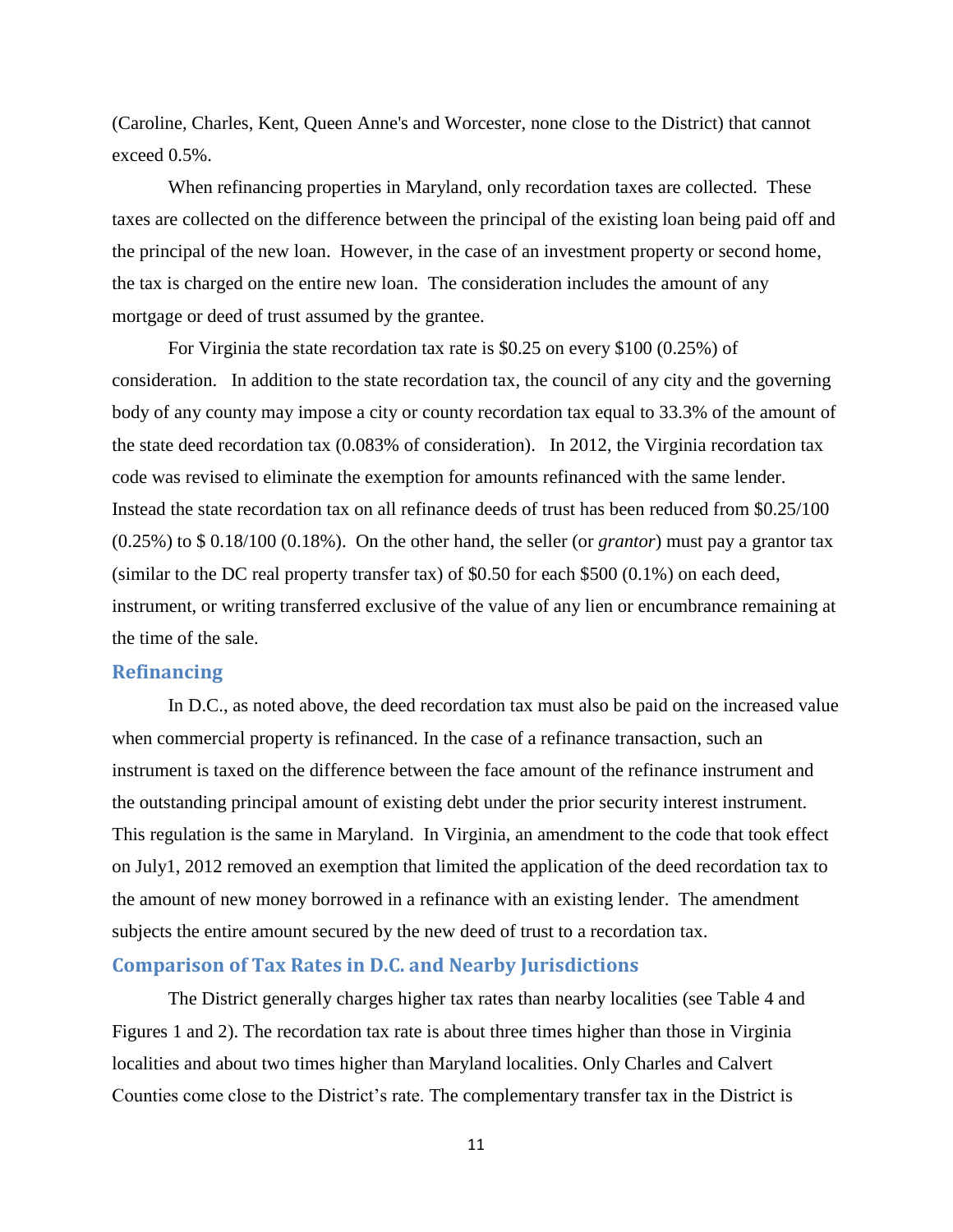almost three times higher than the comparable tax rates in Virginia localities. The transfer tax rates in the District and in Maryland localities are, in contrast, quite close. The combined tax rates for Maryland localities, reflected in Table 4 and Figures 1 and 2, are closer to that for the District than are the rates for Virginia localities.

| Table 4: DC and Nearby Localities Recordation and Transfer Taxes |                                    |                        |                     |                    |  |
|------------------------------------------------------------------|------------------------------------|------------------------|---------------------|--------------------|--|
|                                                                  | Locality                           | <b>Recordation Tax</b> | <b>Transfer Tax</b> | Total <sup>*</sup> |  |
| Washington                                                       | Residential $<$ \$400,000          | 1.10%                  | 1.10%               | 2.20%              |  |
| DC.                                                              | $Res = \frac{5400,000}{8}$ and all | 1.45%                  | 1.45%               | 2.90%              |  |
|                                                                  | Commercial                         |                        |                     |                    |  |
| Virginia                                                         | Alexandria                         | 0.083%                 |                     | 0.433%             |  |
| Virginia taxes                                                   | Arlington                          | 0.083%                 |                     | 0.433%             |  |
| include 0.25%                                                    | Fairfax                            | 0.083%                 |                     | 0.433%             |  |
| state recordation                                                | Prince William                     | 0.083%                 |                     | 0.433%             |  |
| tax and $0.1\%$                                                  | Loudon                             | 0.083%                 |                     | 0.433%             |  |
| state transfer tax                                               |                                    |                        |                     |                    |  |
|                                                                  | Montgomery                         | $0.69\ \%$ **          | 1.00%               | 2.19%              |  |
| Maryland                                                         | Res<\$500,000                      |                        |                     |                    |  |
| Maryland taxes                                                   | Montgomery                         | 1.00%                  | 1.00%               | 2.50%              |  |
| include 0.5%                                                     | Res=>\$500,000                     |                        |                     |                    |  |
| state transfer                                                   | <b>Prince Georges</b>              | 0.55%                  | 1.40%               | 2.45%              |  |
| taxes                                                            | Howard                             | 0.50%                  | 1.00%               | 2.00%              |  |
|                                                                  | Anne Arundel                       | 0.70%                  | 1.00%               | 2.20%              |  |
|                                                                  | Charles                            | 1.00%                  |                     | 1.50%              |  |
|                                                                  | Calvert                            | 1.00%                  |                     | 1.50%              |  |

\* Local and state tax rates combined.

\*\* The first \$50,000 of is exempt from recordation tax if home is purchaser's principal residence.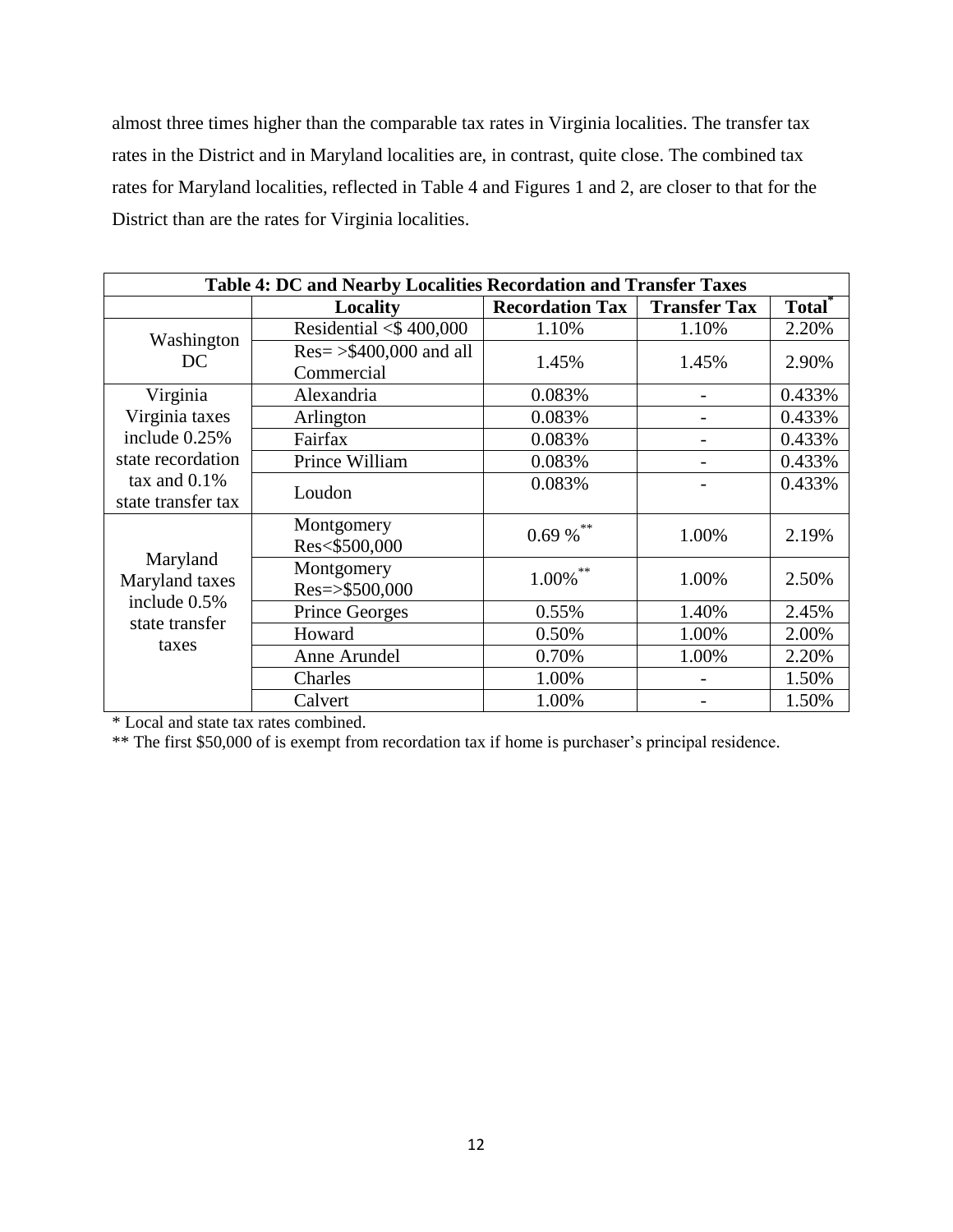

\*For residential property with a value under \$400,000



\*For residential property with a value under \$400,000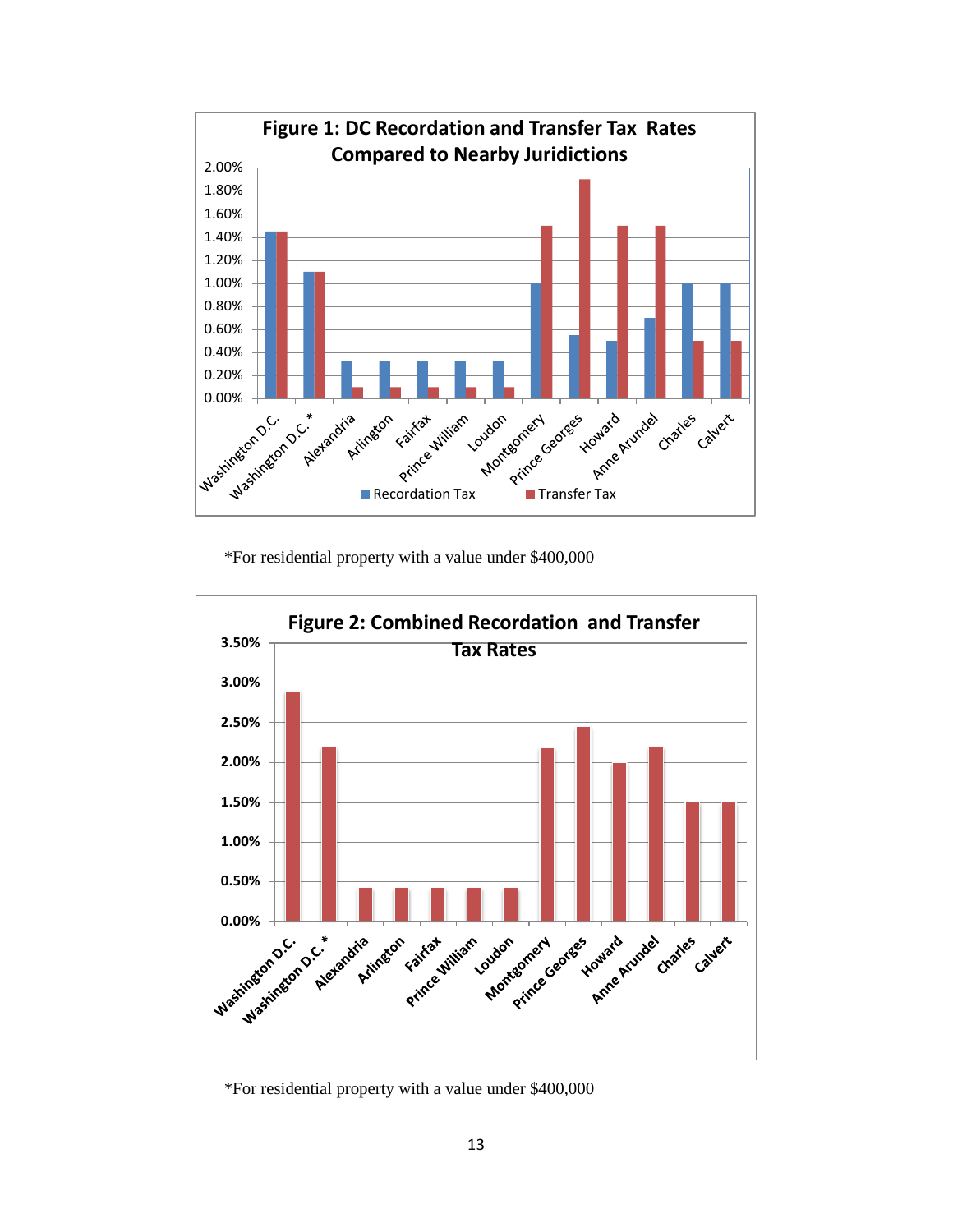#### <span id="page-14-0"></span>**The Deed Recordation and Real Property Transfer Rates Nationally**

There is considerable diversity among the states in their use of recordation and transfer taxes (see Table 5). There are 14 states that do not charge either of these real estate taxes: Alabama, Arizona, Idaho, Indiana, Louisiana, Mississippi, Missouri, Montana, New Mexico, North Dakota, Oregon, Texas, Utah and Wyoming. Demonstrating the political volatility of this issue, in four of these states (Louisiana, Missouri, Montana and Oregon) the state-wide realtor associations worked hard, and successfully, to pass constitutional bans on transfer taxes (Mellen, 2012). Only eleven of the remaining 37 states charge specific recordation taxes although all of the 37 charge one or the other or both taxes (see Table 5).

Many cities and counties have additional recordation and transfer taxes that increase the effective tax burden on real estate transactions. The rates for selected cities added to the state levies bring many levies closer to and in some instances above that experienced in real estate transactions in the District of Columbia.

#### <span id="page-14-1"></span>**Examples of Variations in Tax Levies**

Consider the absolute magnitude of the two taxes by observing the variation in tax levies in actual dollar payments for the District of Columbia and nearby jurisdictions for houses sold at different prices (see Table 7).

For lower priced houses (e.g., \$300,000), the District tax bill would be \$6,600 while in Alexandria it would be \$1,300 or about 20% of the District tax bill. Montgomery County's tax bill would be roughly equivalent to the District's, while Prince George's would be higher. For such lower cost housing units, New York's recordation tax bill would be 63% higher than the District's, but its lower transfer tax level means that its overall tax bill would be 17% lower than the District's. At the higher end (property worth \$1.2 million), New York's tax bill is higher than the District's; Alexandria's bill is only 29% of the District's for such a property, while Montgomery County's tax bill is 76% of the District's level. For more highly valued commercial property (\$5,000,000), the District's bill would be \$145,000 compared to only \$41,500 for Alexandria and \$109,500 for Montgomery County. For such a property, Prince George's County's tax bill would be lower than the District's by \$22,500.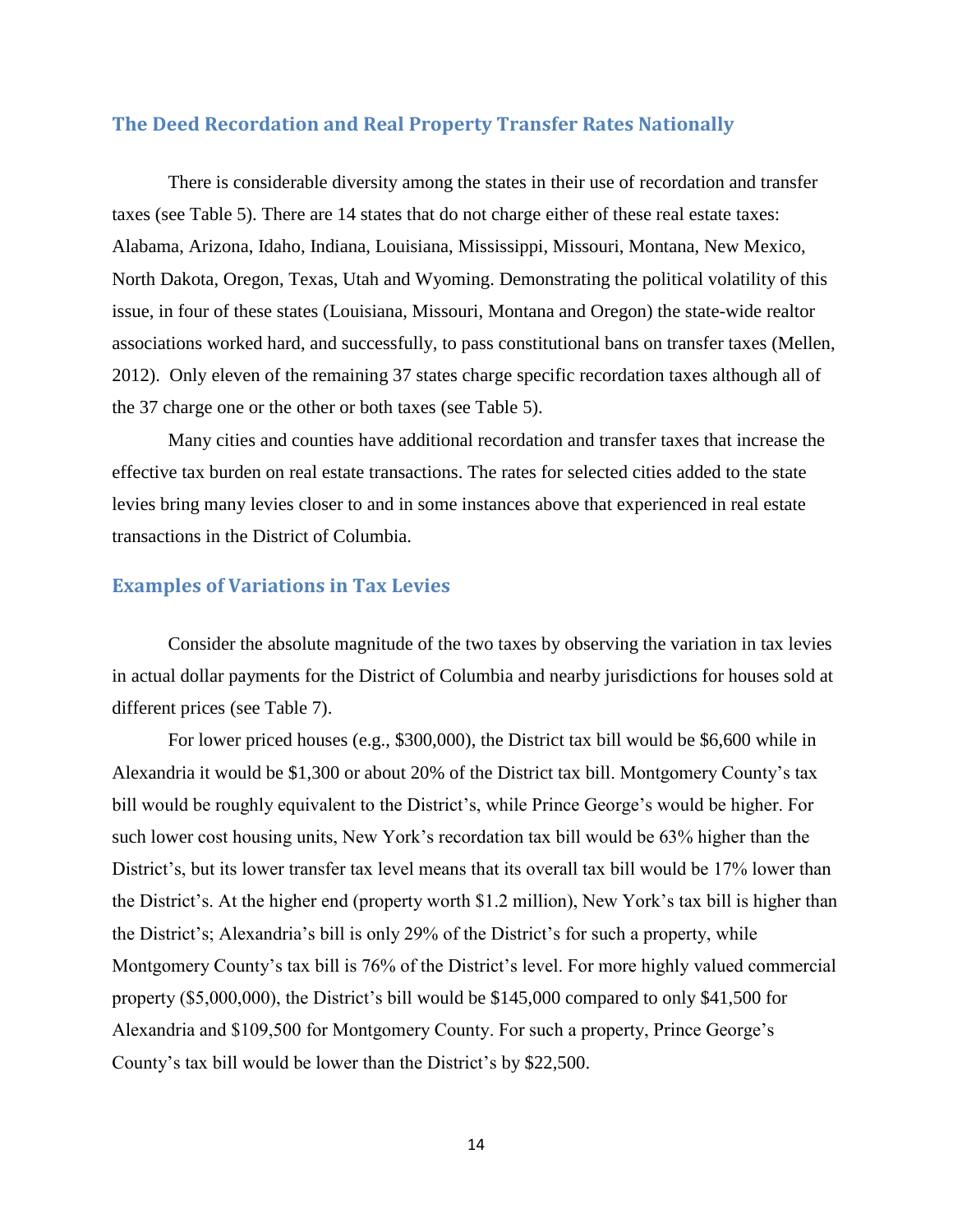| Table 5              |                                                                               |                                   |                          |  |
|----------------------|-------------------------------------------------------------------------------|-----------------------------------|--------------------------|--|
|                      | State Recordation and Transfer Tax Rates and Total, by State (in percentages) |                                   |                          |  |
|                      | <b>Recordation Tax Rate</b>                                                   | <b>Transfer Tax</b>               | Combined Recordation and |  |
|                      |                                                                               | Rate                              | <b>Transfer Tax Rate</b> |  |
| Alabama              | 0.10                                                                          |                                   | 0.10                     |  |
| Arkansas             |                                                                               | 0.33                              | 0.33                     |  |
| California           |                                                                               | 0.11                              | 0.11                     |  |
| Colorado             |                                                                               | 0.01                              | 0.01                     |  |
| Connecticut          |                                                                               | 1.11                              | 1.11                     |  |
| Delaware             |                                                                               | 1.50-2.00                         | 1.50-2.00                |  |
| District of Columbia | 1.45                                                                          | 1.45                              | 2.90                     |  |
| Florida              | $0.70 - 1.05^a$                                                               |                                   | $0.70 - 1.05$            |  |
| Georgia              | 0.015                                                                         | 0.10                              | 0.115                    |  |
| Hawaii               |                                                                               | $0.10 - 1.00$                     | $0.10 - 1.00$            |  |
| Iowa                 |                                                                               | 0.16                              | 0.16                     |  |
| Illinois             |                                                                               | 0.10                              | 0.10                     |  |
| Kansas               |                                                                               | 0.26                              | 0.26                     |  |
| Kentucky             |                                                                               | 0.10                              | 0.10                     |  |
| Massachusetts        |                                                                               | 0.456                             | 0.456                    |  |
| Maryland             | $0.50 - 1^{b}$                                                                | 0.50                              | $1.00 - 1.50$            |  |
| Maine                |                                                                               | 0.44                              | 0.44                     |  |
| Michigan             |                                                                               | 0.75                              | 0.75                     |  |
| Minnesota            | 0.23                                                                          | 0.33                              | 0.33                     |  |
| North Carolina       |                                                                               | 0.20                              | 0.20                     |  |
| Nebraska             |                                                                               | 0.225                             | 0.225                    |  |
| New Hampshire        |                                                                               | 0.75                              | 0.75                     |  |
| New Jersey           |                                                                               | $0.25 - 0.93$ <sup>c</sup>        | $0.25 - 0.93$            |  |
| Nevada               |                                                                               | $0.39 - 0.54$ <sup>d</sup>        | $0.39 - 0.54$            |  |
| New York State       | $0.75 - 1.30$ <sup>e</sup>                                                    | $0.40 - 1.40$                     | 1.15-2.70                |  |
| Ohio                 |                                                                               | 0.30                              | 0.30                     |  |
| Oklahoma             |                                                                               | 0.15                              | 0.15                     |  |
| Oregon               |                                                                               | $\overline{\text{527}}$ flat rate | $<$ \$ 27                |  |
| Pennsylvania         |                                                                               | 1.00                              | 1.00                     |  |
| Rhode Island         |                                                                               | 0.40                              | 0.40                     |  |
| South Carolina       | 0.37                                                                          |                                   | 0.37                     |  |
| South Dakota         |                                                                               | 0.10                              | 0.10                     |  |
| Tennessee            | 0.37                                                                          |                                   | 0.37                     |  |
| Vermont              |                                                                               | 1.25                              | 1.25                     |  |
| Virginia             | $0.25 - 0.33$                                                                 | 0.10 <sup>f</sup>                 | $0.35 - 0.43$            |  |
| Washington           |                                                                               | 0.25                              | 0.25                     |  |
| Wisconsin            |                                                                               | 0.30                              | 0.30                     |  |
|                      |                                                                               |                                   |                          |  |
| West Virginia        |                                                                               | 0.22                              | 0.22                     |  |

<sup>a</sup> Florida counties may enact an additional surtax. <sup>b</sup> Maryland recordation rate varies across counties. <sup>c</sup> New Jersey has multiple realty fees charged at state and county level and based on the value of the deed. <sup>d</sup> Nevada tax rate varies across counties. <sup>e</sup> New York has multiple rates apply depending on value, use, type of housing unit and metropolitan area. New York titles its tax a mortgage recordation tax, not a deed recordation tax. <sup>f</sup> Virginia has a state tax that varies with value of consideration and cities may impose an additional amount of 33.3% for recordation.

Source: Lincoln Institute for Land Policy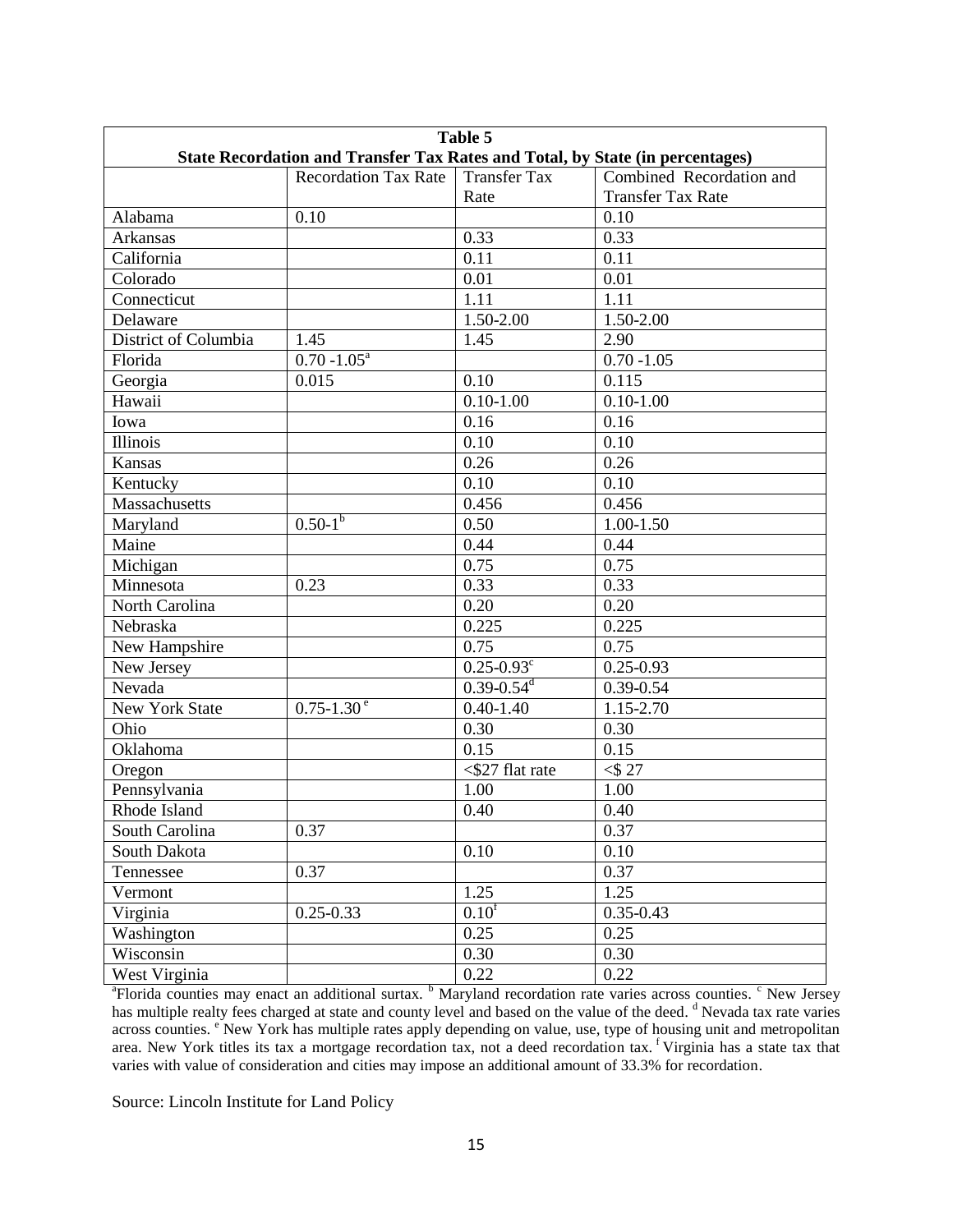| Table 6<br>Recordation and Transfer Tax Rates, Selected Cities (in percentages) |                                       |                             |                    |                                                                          |
|---------------------------------------------------------------------------------|---------------------------------------|-----------------------------|--------------------|--------------------------------------------------------------------------|
|                                                                                 | <b>Recordation</b><br><b>Tax Rate</b> | <b>Transfer Tax</b><br>Rate | <b>State rates</b> | <b>Combined</b><br><b>Recordation and</b><br><b>Transfer Tax</b><br>Rate |
| Atlanta                                                                         | 0.30                                  |                             | 0.115              | 0.415                                                                    |
| <b>Boston</b>                                                                   |                                       |                             |                    | 0.46                                                                     |
| Chicago                                                                         |                                       | 1.05                        | 0.10               | 1.15                                                                     |
| Dallas                                                                          |                                       |                             |                    | $\Omega$                                                                 |
| District of Columbia                                                            |                                       |                             | 2.20-2.90          | 2.20-2.90                                                                |
| Houston                                                                         |                                       |                             |                    | $\Omega$                                                                 |
| Los Angeles                                                                     |                                       | 0.45                        | 0.11               | 0.56                                                                     |
| New York City                                                                   | 1.75-2.8                              | $1.0 - 2.625$               | 1.15-2.70          | 3.90-8.125                                                               |
| Philadelphia                                                                    |                                       | 0.30                        | 0.10               | 0.40                                                                     |
| San Francisco                                                                   |                                       | $0.50 - 2.50$               | 0.11               | $0.61 - 2.61$                                                            |
| Seattle                                                                         |                                       | 0.50                        | 1.28               | 1.78                                                                     |

Of particular interest is the dramatic, discontinuous upward bump in the tax costs associated with houses that reach or exceed the \$400,000 value threshold. The District increases the combined recordation and transfer taxes on the full value of the house from 2.2% to 2.9%. The difference between the tax burden for a house that sells for \$399,999 (\$8,800) and for a house that sells for \$400,000 (\$11,600) is almost \$3,000 for a one dollar increase in value.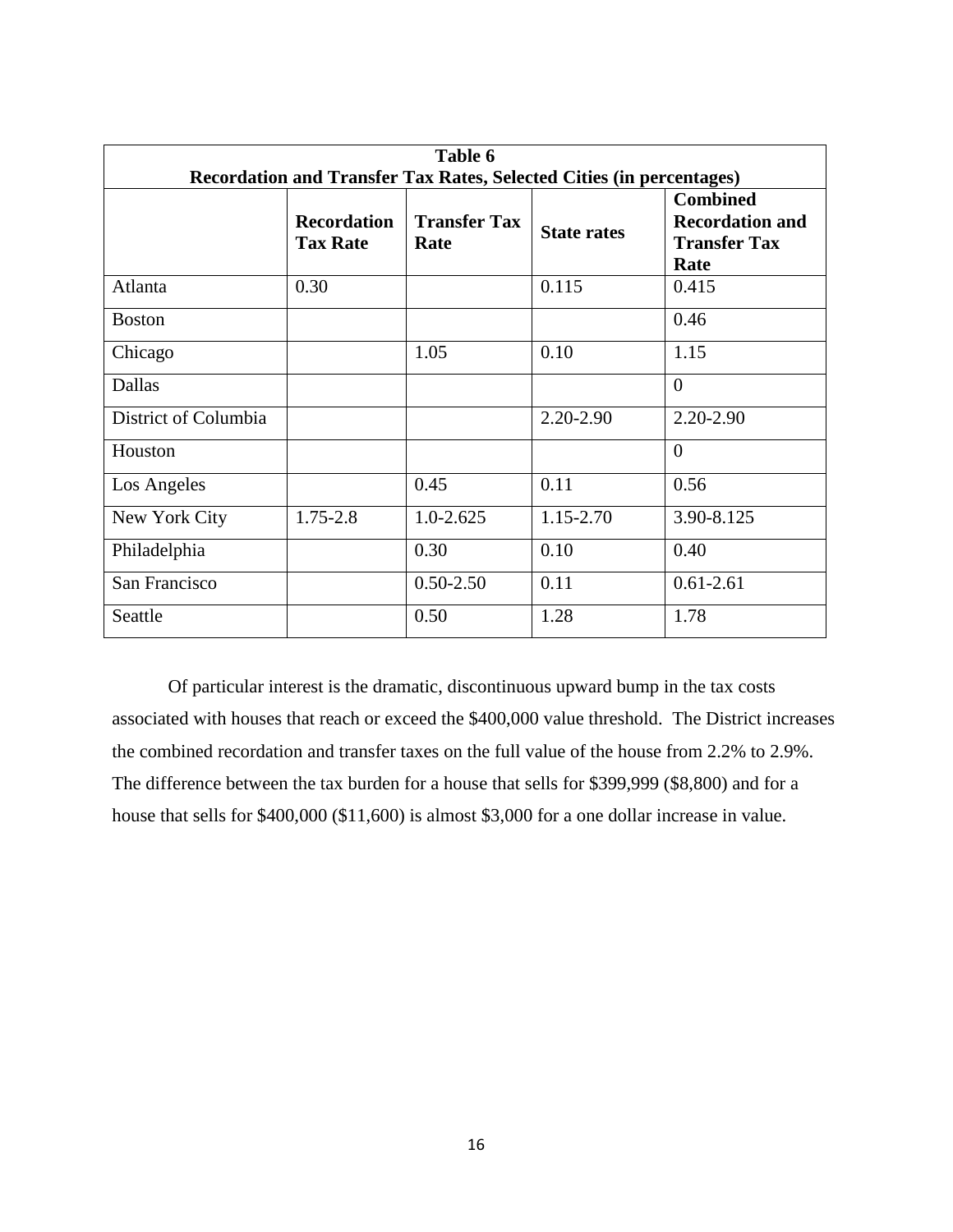|                                                                                            | <b>Table 7</b>                                                                               |         |         |          |          |          |           |
|--------------------------------------------------------------------------------------------|----------------------------------------------------------------------------------------------|---------|---------|----------|----------|----------|-----------|
| Hypothetical Recordation and Transfer Taxes on Properties Based on Assessed Values:        |                                                                                              |         |         |          |          |          |           |
| <b>The District and Selected Localities</b><br><b>Hypothetical Residential House Value</b> |                                                                                              |         |         |          |          |          |           |
| <b>Jurisdiction</b>                                                                        | \$399,999<br>\$300,000<br>\$400,000<br>\$600,000<br>\$5,000,000<br><b>Tax</b><br>\$1,200,000 |         |         |          |          |          |           |
| Wash., D.C.                                                                                | Recordation                                                                                  | \$3,300 | \$4,400 | \$5,800  | \$8,700  | \$17,400 | \$72,500  |
|                                                                                            | Transfer                                                                                     | \$3,300 | \$4,400 | \$5,800  | \$8,700  | \$17,400 | \$72,500  |
|                                                                                            | <b>Total</b>                                                                                 | \$6,600 | \$8,800 | \$11,600 | \$17,400 | \$34,800 | \$145,000 |
| Alexandria                                                                                 | Recordation                                                                                  | \$1,000 | \$1,332 | \$1,322  | \$2,000  | \$4,000  | \$16,650  |
|                                                                                            | Transfer                                                                                     | \$300   | \$400   | \$400    | \$600    | \$1,200  | \$5,000   |
|                                                                                            | <b>Total</b>                                                                                 | \$1,300 | \$1,732 | \$1,732  | \$2,600  | \$5,200  | \$21,650  |
| Arlington                                                                                  | Recordation                                                                                  | \$1,000 | \$1,332 | \$1,322  | \$2,000  | \$4,000  | \$16,650  |
|                                                                                            | Transfer                                                                                     | \$300   | \$400   | \$400    | \$600    | \$1,200  | \$5,000   |
|                                                                                            | <b>Total</b>                                                                                 | \$1,300 | \$1,732 | \$1,732  | \$2,600  | \$5,200  | \$21,650  |
| Fairfax                                                                                    | Recordation                                                                                  | \$1,000 | \$1,332 | \$1,322  | \$2,000  | \$4,000  | \$16,650  |
|                                                                                            | Transfer                                                                                     | \$300   | \$400   | \$400    | \$600    | \$1,200  | \$5,000   |
|                                                                                            | <b>Total</b>                                                                                 | \$1,300 | \$1,732 | \$1,732  | \$2,600  | \$5,200  | \$21,650  |
| Montgomery                                                                                 | Recordation                                                                                  | \$2,070 | \$6,000 | \$6,000  | \$6,000  | \$12,000 | \$50,000  |
|                                                                                            | Transfer                                                                                     | \$4,500 | \$2,760 | \$2,760  | \$9,000  | \$18,000 | \$75,000  |
|                                                                                            | <b>Total</b>                                                                                 | \$6,570 | \$8,760 | \$8,760  | \$15,000 | \$30,000 | \$125,000 |
| Prince George's                                                                            | Recordation                                                                                  | \$1,650 | \$2,200 | \$2,200  | \$3,300  | \$6,600  | \$27,500  |
|                                                                                            | Transfer                                                                                     | \$5,700 | \$7,600 | \$7,600  | \$11,400 | \$22,800 | \$95,000  |
|                                                                                            | <b>Total</b>                                                                                 | \$7,350 | \$9,800 | \$9,800  | \$14,700 | \$29,400 | \$122,500 |
| Charles                                                                                    | Recordation                                                                                  | \$3,000 | \$4,000 | \$4,000  | \$6,000  | \$12,000 | \$50,000  |
|                                                                                            | Transfer                                                                                     | \$1,500 | \$2,000 | \$2,000  | \$3,000  | \$6,000  | \$25,000  |
|                                                                                            | <b>Total</b>                                                                                 | \$4,500 | \$6,000 | \$6,000  | \$9,000  | \$18,000 | \$75,000  |

# <span id="page-17-0"></span>**5. Earmarking and the Deed Recordation and Property Transfer Taxes**

An important feature of the D.C. recordation and transfer tax system is that 15% of the revenues generated by these taxes are earmarked for the city's Housing Production Trust Fund (HPTF). The purpose of the HPTF is to support affordable housing development. Is earmarking an appropriate way to fund specific projects?

Economists have debated the economic appropriateness of linking specific tax levies to specific expenditure streams. Many economists believe that earmarking is in principle inefficient because it restricts the ability of a government to most efficiently allocate all its revenues to the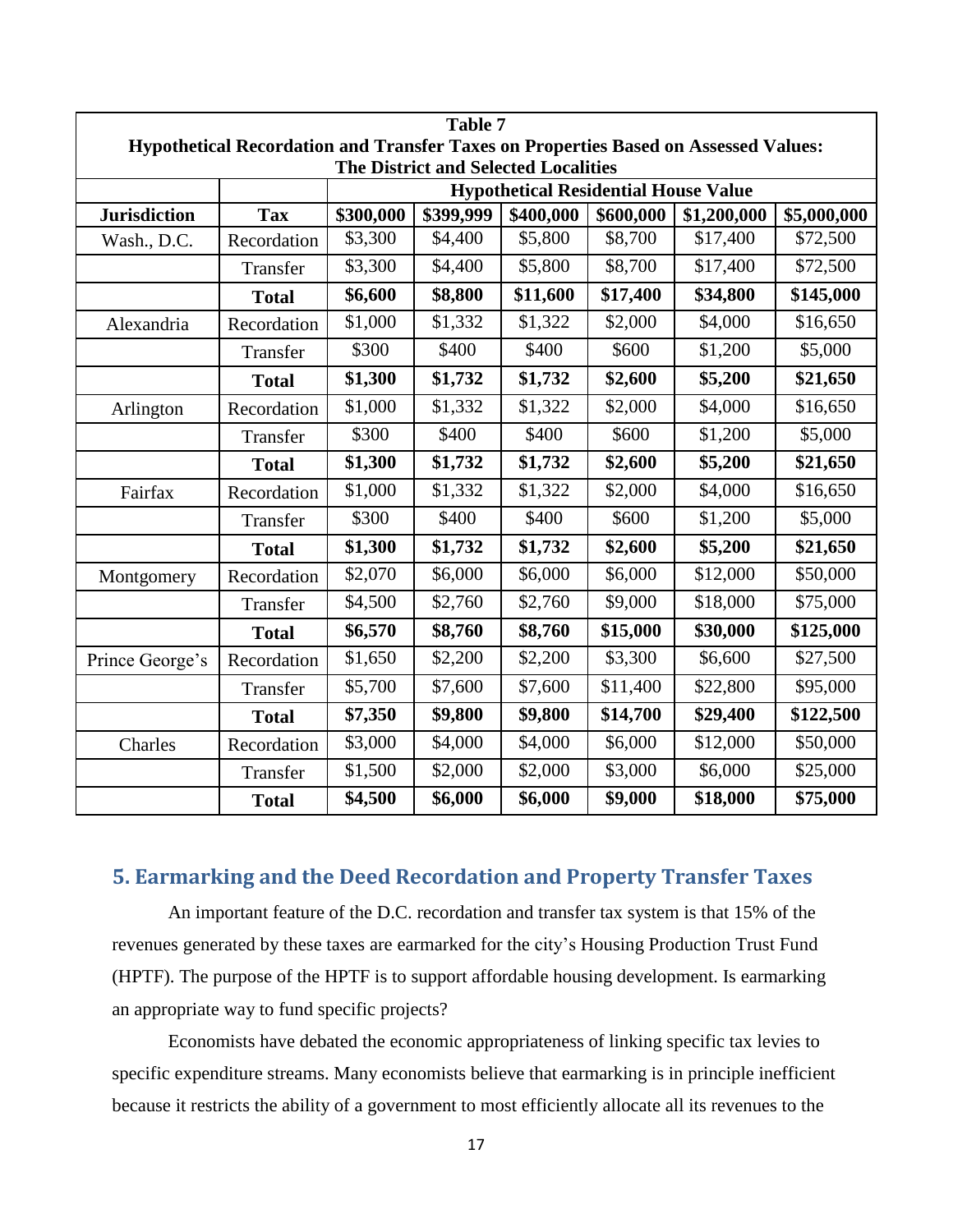places it decides provide the greatest public benefit. In this view, all tax monies should be channeled to the general fund. On the other hand, some economists argue that certain public purposes should have dedicated funding streams to promote continuity and better long-term planning. They argue that greater certainty of revenues to particular purposes will provide more deliberate and stable decision making by the private and public sectors, avoiding the volatility that can accompany a changing political landscape with its associated changing funding priorities.

It turns out that earmarking is widespread both in the District and nationwide. But in 2013, an Alexandria city council person objected to an earmark of the Alexandria property tax for the city's affordable housing fund on the basis that it fragments local government budgeting processes, suggesting that the case for earmarking has not been fully accepted (Sullivan, 2013).

#### <span id="page-18-0"></span>**Dedicated (Earmarked) Taxes in D.C.**

Tax revenues that are earmarked for particular purposes are not available for general budgeting across the full range of agencies, programs and services provided by the D. C. Government. The District currently has ten dedicated, or earmarked, taxes, and had several others in the past, suggesting that earmarking is a broadly used technique to ensure stable funding for specific public purposes in the District of Columbia. The current examples include the following:

- 1. Housing Production Trust Fund (2002). For the purpose of this fund, see below.
- 2. Washington Convention Center Fund (1994). The purpose of this fund is to pay for the costs of operating the Walter E Washington Convention Center.
- 3. Tax Increment Financing and Pilot Transfer (1998) -- The purpose of the fund is to set aside the tax increment revenue that is needed to pay the debt service on TIF bonds, establish and maintain TIF reserves, and defray development costs. The fund receives the incremental real property tax or sales tax revenue generated by a TIF project, which are used to repay the TIF bonds. Any amount remaining in the tax increment accounts for a TIF area at the end of each year revert to the general fund (net of service payments).
- 4. Neighborhood Investment Fund (2004) The purpose of this fund is to finance development and implementation of neighborhood investment plans and to finance and assist revitalization activities that will benefit residents of target neighborhoods. The fund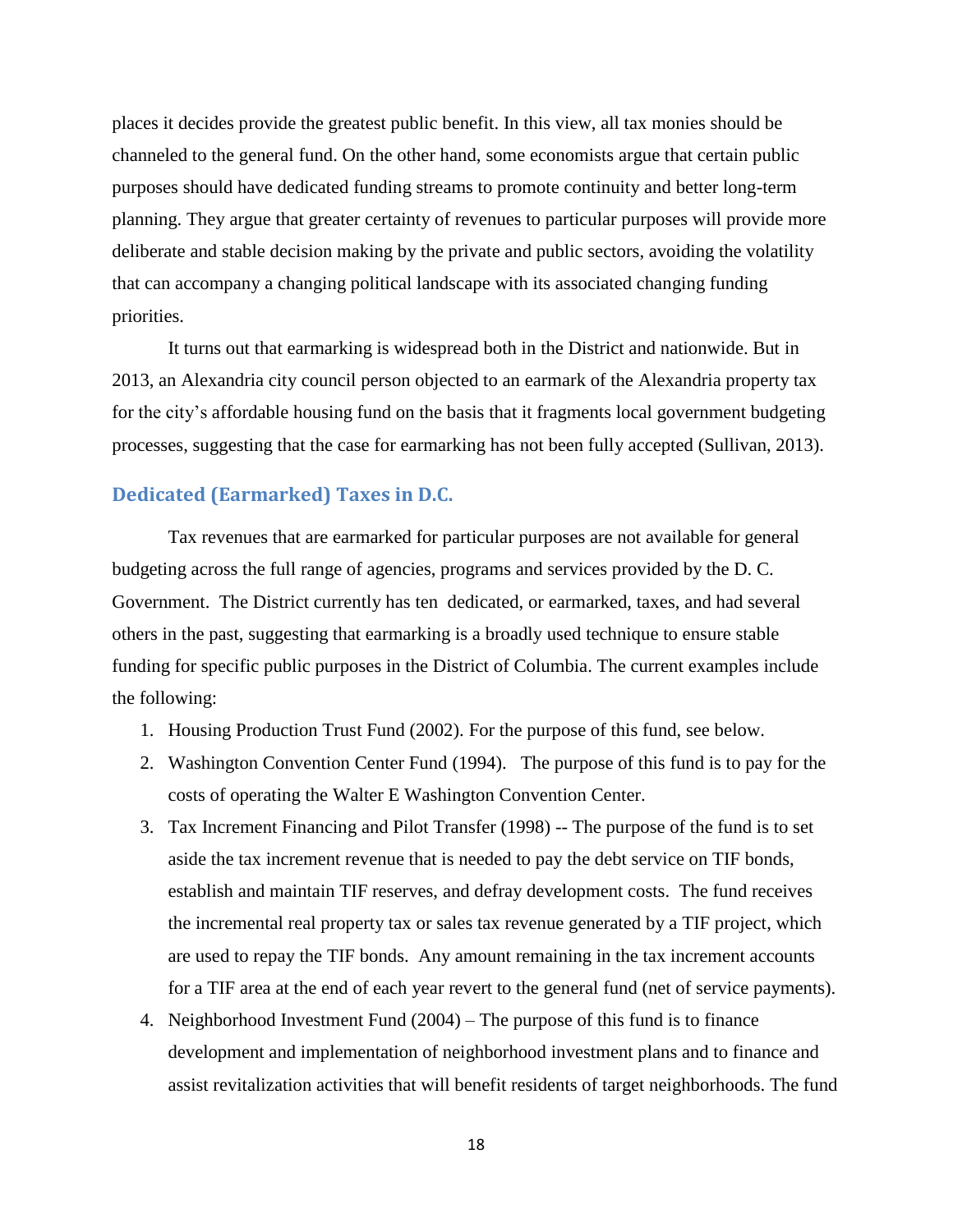receives 17.4% of personal property taxes. Future transfers including FY 2012 have been suspended.

- 5. Ballpark Revenue Fund (2005) -- The purpose of this fund is to pay for debt service on the District's baseball stadium revenue bonds.
- 6. Highway Trust Fund (1997) The purpose of this fund is to finance the District's required match for federal highway aid. Revenue is from the District's motor fuels tax.
- 7. Stevie Sellows Quality Improvement Fund (2006) The purpose of the fund is to pay for quality of care improvements. The primary source of revenue for the Fund is an assessment of 5.5 % of annual gross revenue of each ICF/MR.
- 8. Healthy D.C. and Health Care Expansion Fund (2007) -- The purpose of this fund is to provide affordable health care to eligible D.C. residents. Revenue sources include the insurance premium taxes paid by health insurers and health maintenance organizations.
- 9. Hospital Fund (2010). The purpose of this fund is to pay for District state Medicaid services.
- 10. Nursing Homes Quality of Care Fund (2004) -- The purpose of this fund is to finance quality of care initiatives at District of Columbia nursing facilities. The primary source of revenue is a uniform annual assessment per licensed bed of each nursing facility in the District of Columbia.

Dedicated taxes have provided the financing for some of the District's most important policy and program initiatives, such as building a new convention center and a baseball stadium, modernizing and rehabilitating decrepit public school buildings, and expanding access to affordable health care and housing. There is ample precedent for earmarking of tax revenues for specific public purposes even if this process tends to fragment the budgetary process of the District.

Simple earmarking has, in some cases, been modified in the form of competitive and transparent grants activities in certain categories of worthy endeavors in the city. For arts projects, for example, many (like the Arena Stage) were funded through specific earmarks for many years. Now a \$15 million One City Fund is being enacted to create a competitive and transparent mechanism for making grants up to \$150,000 per organization for the arts, with an earmark of ¼% of the general sales tax for this competitive arts fund. This type of earmark,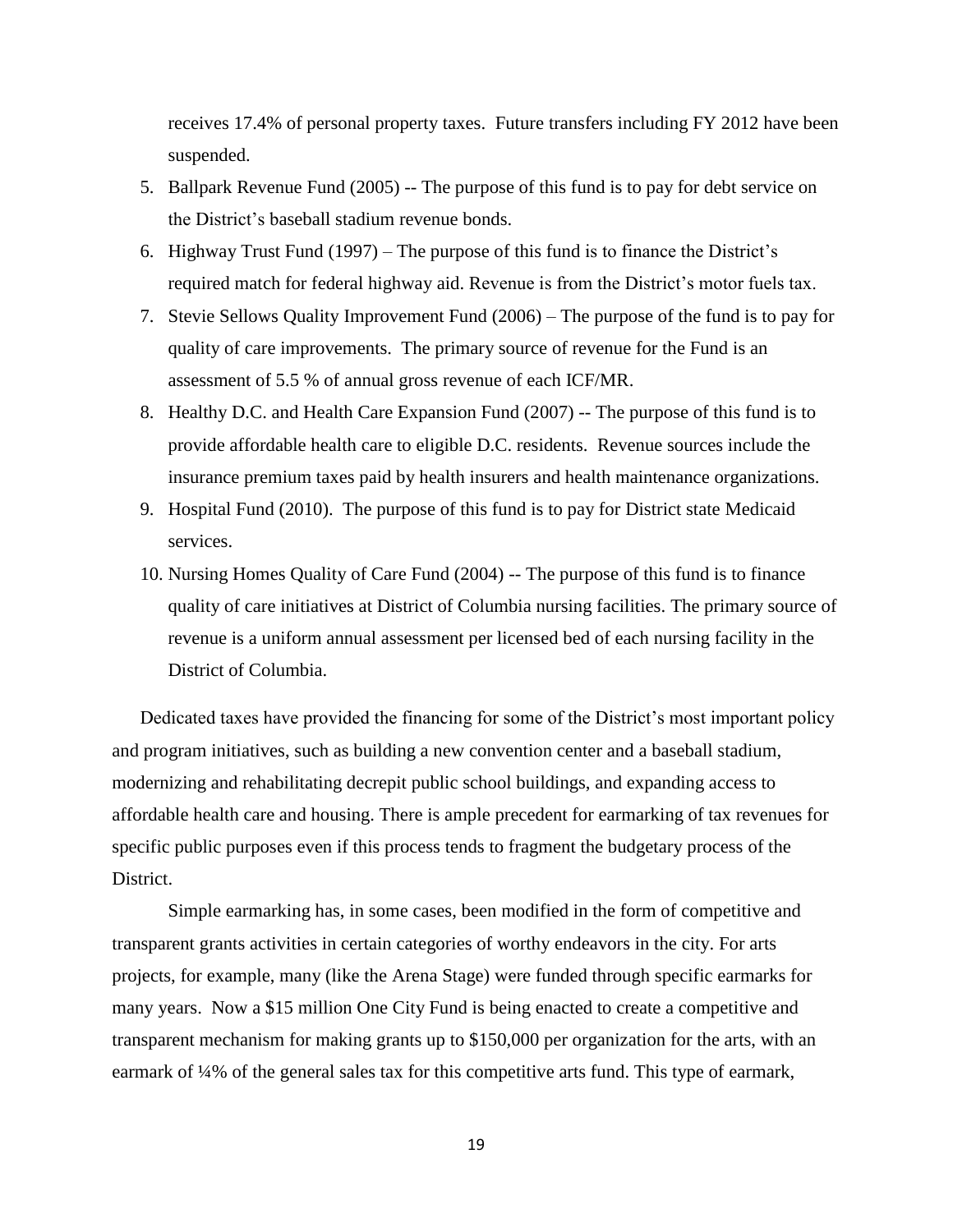based on competition within a given category of publicly desirable activity, resembles the structure of the HPTF.

# <span id="page-20-0"></span>**Earmarking of the DRT and PTT for the Housing Production Trust Fund**

In the District, 15% of the first 1.1% of the recordation and transfer taxes is allocated to the HPTF. Since 2006, in addition to the 15%, 40% of the increase in revenue due to the increase in tax rates from 1.1% to 1.45% is deposited in the HPTF. The balance goes to the general fund.

HPTF was created in 1998 but it did not have a guaranteed source of revenue at that time. In 2000 the Coalition for Nonprofit Housing and Economic Development (CNHED) commissioned a research report on housing trust funds and submitted it to the Mayor Anthony Williams administration recommending that the city dedicate specific tax revenues to the HPTF. In 2001, Mayor Williams submitted legislation to the D.C. Council to dedicate 15% of the District's recordation and transfer taxes to the HPTF. In 2002, the Housing Act was passed. It set criteria for the length of affordability for units that benefit from this fund to 5-10 years for owner-occupied units and 40 years for rental units. It also included the dedicated funding stream recommended by the mayor. Later, the mayor and the D.C. City Council considered cutting the stream in half. Advocacy groups successfully resisted this cut. Funding for the HPTF has been maintained at 15% of the two revenue streams (Housing Trust Fund Project, 2012). The HPTF remains vulnerable; \$18 million from the fund was reprogrammed in part to meet another affordable housing need, the Local Rent Supplement Program, in 2012 (Baer, 2012).

Following the reduction in dollars available from the taxes after the 2008 housing crisis, the HPTF Stabilization Amendment Act of 2008 was passed. This Act guaranteed minimum levels of funding from the recordation and transfer taxes: \$70 million in FY 2010, \$80 million in FY 2011 and \$80 million plus an inflation-based adjustment thereafter. The legislation was passed subject to annual appropriation, so the terms of the amendment were never carried out. The fund received a lower level of funding, consistent with the 15% commitment taken against the reduced tax revenues.

The HPTF is a major source of local funding for affordable housing. Over the last decade, the city has lost 20,000 units of low-cost housing (Falcon, 2013). Affluent residents increased in number at the same time that the population of low income residents fell, implying that higher-income people moved into apartments previously occupied by lower income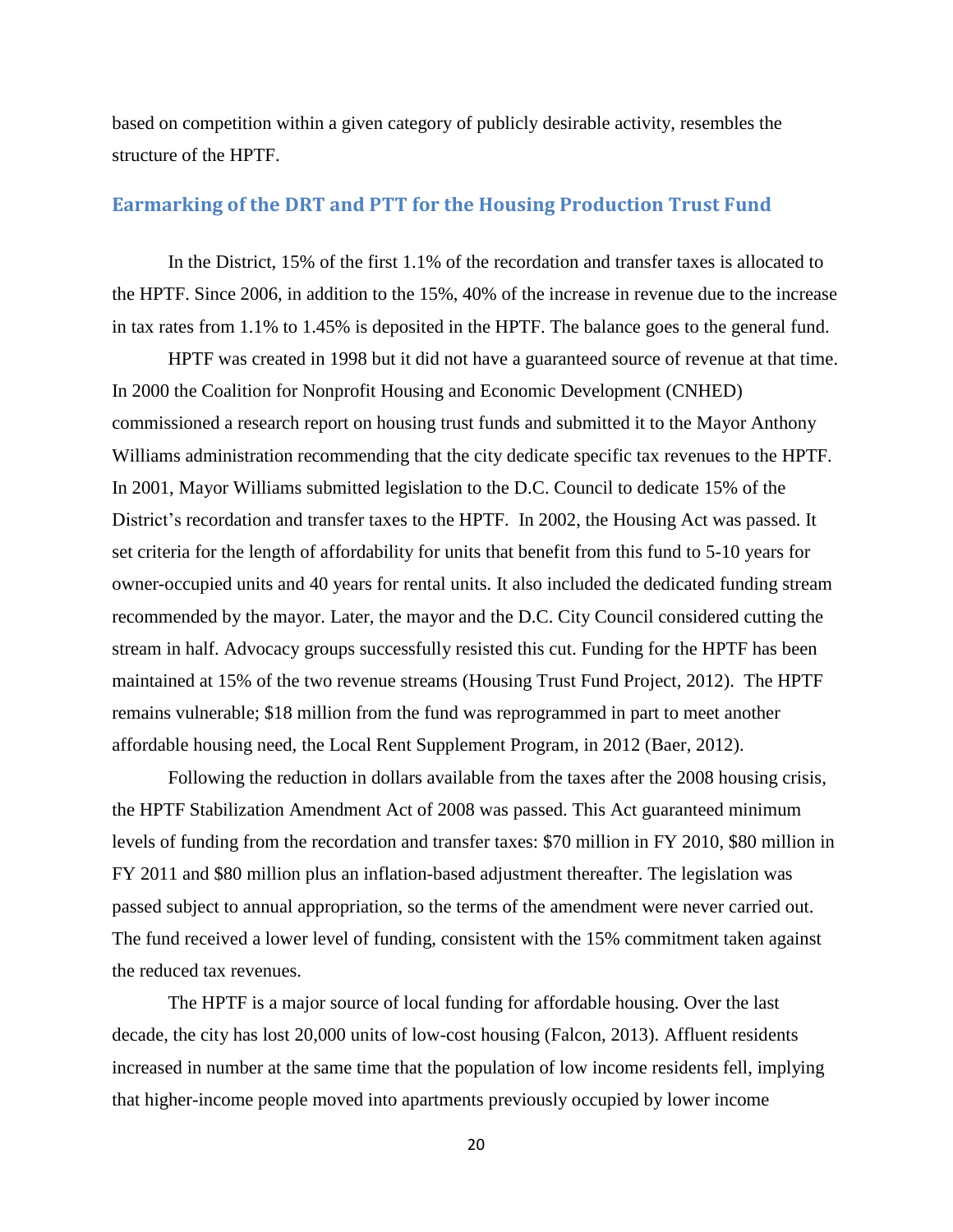residents, a form of reverse filtering (District of Columbia Comprehensive Housing Strategy Task Force, 2006). It is becoming increasingly difficult to find low cost housing in the District. The District's stock of affordable housing has fallen by 50 percent over the last decade while lowvalue homes (those costing less than \$250,000) have declined by 72 percent (Reed, 2012). The District has a large low-income population with severe housing burdens. These households often pay more than half their income for housing.

The HPTF was designed to address this housing challenge. By law, the HPTF is required to dedicate 40% of its annual expenditures to units for households with incomes below 30% of the metropolitan area median average income (AMI). Another 40% of its expenditures must go to support households in the 30-50% AMI range, and no support from the HPTF can be given to households over 80% of the AMI. The HPTF provides loans to nonprofit housing developers to help them quickly acquire properties to develop as affordable housing and loans to for-profit and nonprofit developers to help finance new affordable housing projects.

Dollars invested from the HPTF are matched with private investment through the tenant purchase program and a competitive process that funds new housing construction and rehabilitation. Through 2012, 7,500 affordable housing units have been built using HPTF funds, a value of \$320 million. This investment by HPTF has generated an additional \$794 million financing from the private sector, leading to a total investment of \$1.1 billion in affordable housing development. By standard measures, the HPTF is cost effective, yielding a 2.5:1 private/public benefits ratio for the District. This cost-effectiveness suggests that support from the District is desirable, although such support need not necessarily come from an earmark on the recordation and transfer tax revenues.

The annual revenues raised from the deed and recordation tax that go to the HPTF have fluctuated annually with the value and sales level in the housing market. Virtually all of the HPTF's funding comes from the earmark of the city's recordation and transfer taxes.

# <span id="page-21-0"></span>**Housing Funds Nationally**

The District of Columbia is not alone in its use of earmarking of specific tax revenue streams for particular public purposes (including housing).

Many states other than the District of Columbia commit real estate transfer tax revenues to a version of the HPTF with a similar purpose to that in the District. These states include Florida, Hawaii, Illinois, Iowa, Maine, Nebraska, Nevada, New Jersey, South Carolina and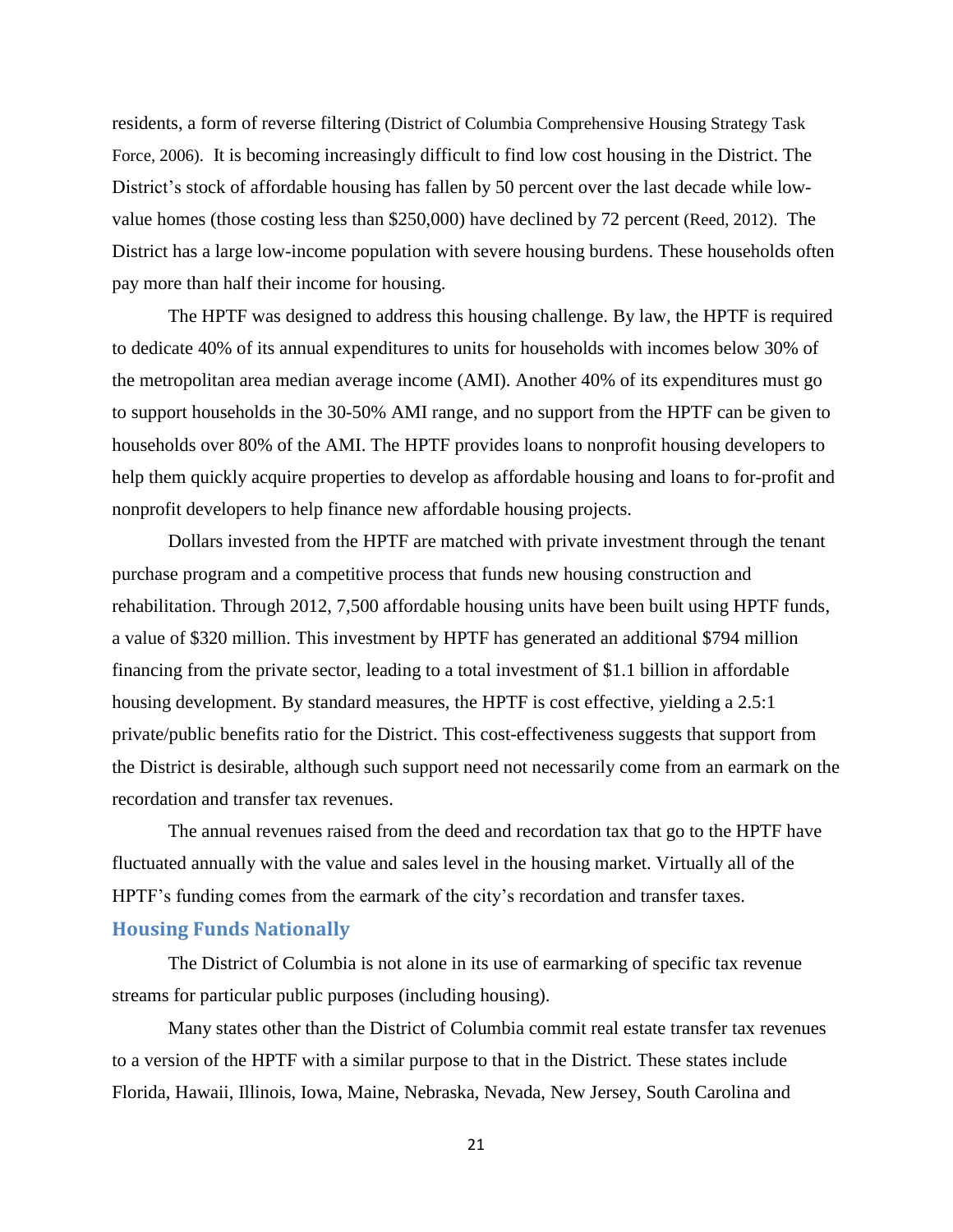Vermont, Delaware, Illinois, Kentucky, Missouri, Ohio, Oregon, Pennsylvania and Washington (see Table 8).

| <b>Table 8</b><br><b>Selected Housing Trust Funds, by State</b>                                                                                                                              |                                                                                                                                                               |  |  |
|----------------------------------------------------------------------------------------------------------------------------------------------------------------------------------------------|---------------------------------------------------------------------------------------------------------------------------------------------------------------|--|--|
| <b>State</b>                                                                                                                                                                                 | <b>Revenue Source for Housing Trust Fund</b>                                                                                                                  |  |  |
| <b>Illinois</b>                                                                                                                                                                              | 50% of transfer tax                                                                                                                                           |  |  |
| Ohio                                                                                                                                                                                         | Capped at \$50 million from the annual recordation tax revenue                                                                                                |  |  |
| Vermont                                                                                                                                                                                      | 50% of transfer tax                                                                                                                                           |  |  |
| Oregon                                                                                                                                                                                       | Commits \$15 million from document recording fees                                                                                                             |  |  |
| Missouri                                                                                                                                                                                     | \$3.00 fee added on new mortgage loans                                                                                                                        |  |  |
| Iowa                                                                                                                                                                                         | Commits \$6 million of dedicated revenue                                                                                                                      |  |  |
| Connecticut                                                                                                                                                                                  | About 21% <sup>ª</sup> of deed recordation tax                                                                                                                |  |  |
| Hawaii                                                                                                                                                                                       | 25% of conveyance tax                                                                                                                                         |  |  |
| Washington                                                                                                                                                                                   | Recently increased recordation fee from \$20 to \$30; the extra \$10<br>goes to the trust fund giving a total of 40% of recordation fee                       |  |  |
| Pennsylvania                                                                                                                                                                                 | 85% deed recordation                                                                                                                                          |  |  |
| South Carolina                                                                                                                                                                               | \$0.25 per \$500 on real estate sold <sup>b</sup>                                                                                                             |  |  |
| Nebraska                                                                                                                                                                                     | \$0.90 per transaction                                                                                                                                        |  |  |
| Nevada                                                                                                                                                                                       | \$0.10 / \$500 on real property transfer tax                                                                                                                  |  |  |
| Florida                                                                                                                                                                                      | 10 cents increase to documentary stamp tax paid on the transfer<br>of real estate and a reallocation of 10 cents of existing<br>documentary stamp tax revenue |  |  |
| Maine                                                                                                                                                                                        | 50% of transfer tax revenue less \$3,830,000                                                                                                                  |  |  |
| New Jersey                                                                                                                                                                                   | Revenue raised from increase in conveyance tax by $\sqrt[5]{80.75}$ per<br>\$500 for properties in excess of \$150,000                                        |  |  |
| Delaware                                                                                                                                                                                     | \$5 surcharge on recording fees                                                                                                                               |  |  |
| Kentucky                                                                                                                                                                                     | \$6 out of the \$12 recording fee                                                                                                                             |  |  |
| <sup>a</sup> \$26 out of \$30 paid for recordation is divided equally among 4 accounts, including the Housing<br><b>Finance Agency</b><br><sup>b</sup> South Carolina Housing Trust Fund Act |                                                                                                                                                               |  |  |

Source: Federal Reserve Bank of San Francisco Community Development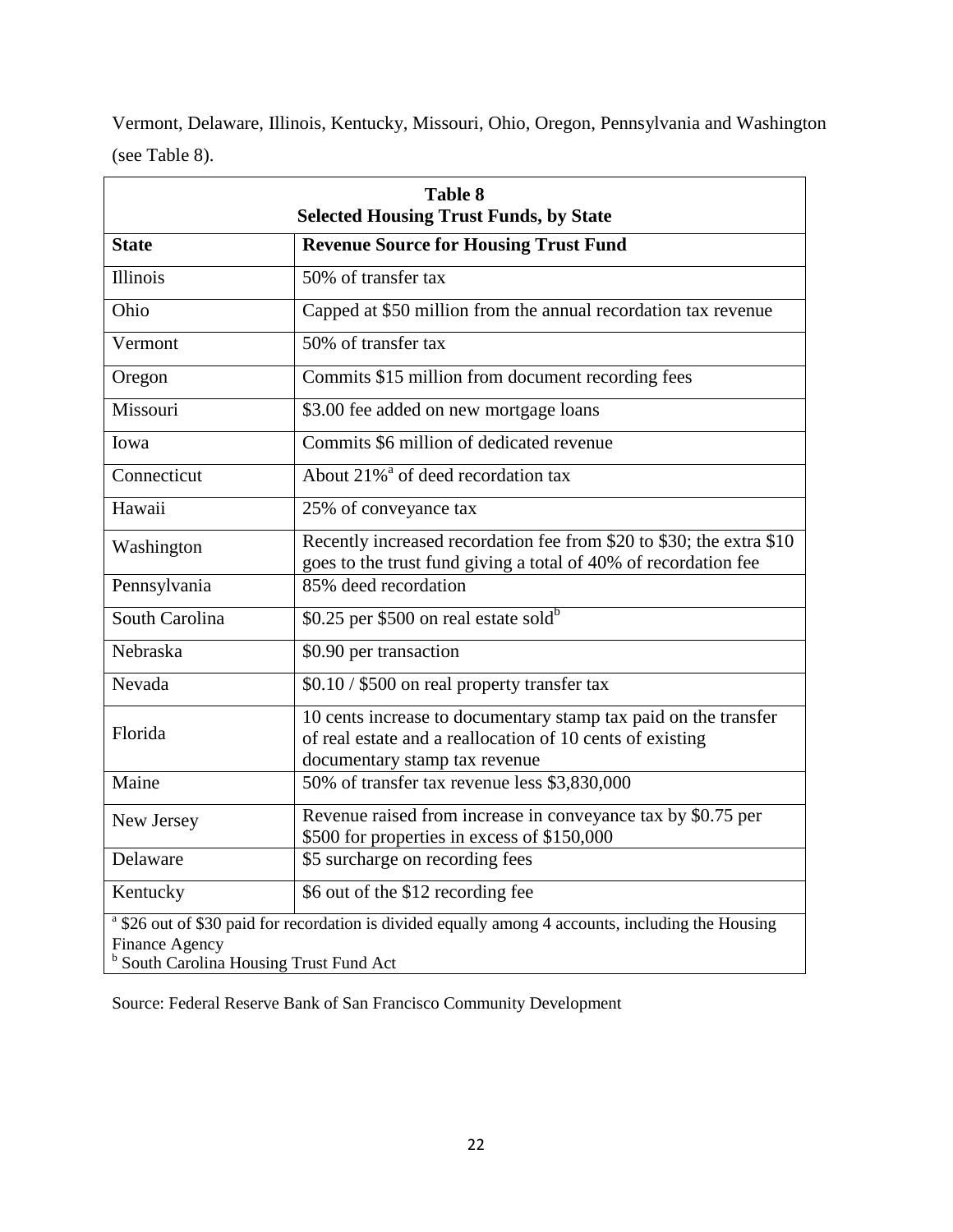Some other states established a housing trust fund but fund it differently from the states noted above. Other sources of revenue for housing trust funds include grants, bond sales, and interest on title escrow accounts (see Table 9).

| Table 9<br><b>Non-tax Sources of Funds for Housing Trust Fund, by State</b> |                                                      |  |  |
|-----------------------------------------------------------------------------|------------------------------------------------------|--|--|
| <b>State</b>                                                                | <b>Revenue Sources</b>                               |  |  |
| Utah                                                                        | Grants from U.S. Dept of Housing & Urban Development |  |  |
| Connecticut, Kansas, Massachusetts                                          | Sale of bonds                                        |  |  |
| Maryland, Minnesota                                                         | Interest on title escrow accounts                    |  |  |
| Arizona                                                                     | 55% revenues from unclaimed property                 |  |  |
| New Mexico                                                                  | Capital outlay fund                                  |  |  |

Source: Housing Trust Fund Project, 2012.

#### <span id="page-23-0"></span>**Earmarked Funds in Nearby Jurisdictions and the Nation in General**

Earmarking of recordation and transfer taxes is frequently encountered in both nearby jurisdictions and throughout the country, in some cases to support housing and in other cases for other public purposes.

In Virginia, the deed recordation and grantors tax is deposited into the state's general fund. Beginning in January 1994, the Virginia Department of Accounts distributes \$10 million each quarter from the state recordation tax and the grantor's tax back to the general fund of localities. For certain localities in the Washington, D.C. suburbs, it deposits revenues into the Northern Virginia Transportation Fund. Beginning in 2009, three cents of every 25 cents recordation tax is deposited into the Commonwealth Transportation Fund. In 2013 the state of Virginia increased the grantors tax from \$0.50 per \$500 of sales price to \$3.50 per \$1000 of sales price, a 350% increase. The tax increase is earmarked for transportation and road improvements. This new rate takes effect on July 1, 2013.

In Maryland, portions of the revenue collected from the state transfer tax are allocated to Program Open Space, the Agricultural Land Preservation Fund, the Rural Legacy Program and the Heritage Conservation Fund.

<span id="page-23-1"></span>**Earmarked Funds from Recordation and Transfer Taxes outside the District** Earmarks for recordation and transfer taxes in other states are not limited to affordable housing. Such earmarks include funds for parks, energy, bond backing, and open spaces (see Table 10).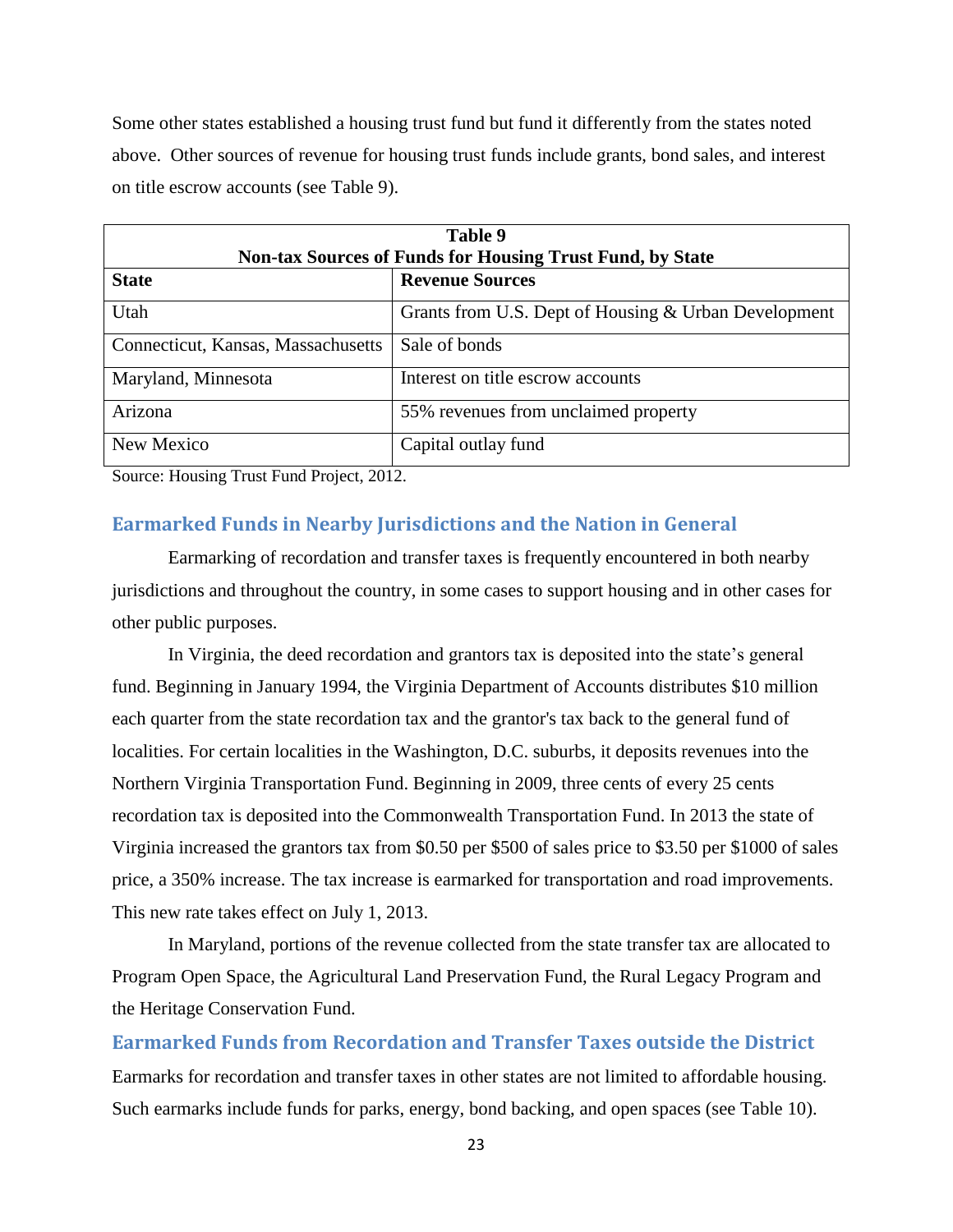|                             | Table 10<br><b>States with Dedicated Accounts for Deed and Recordation Tax Revenue</b>                                                                                                                                                                                                                                                                                                                                          |
|-----------------------------|---------------------------------------------------------------------------------------------------------------------------------------------------------------------------------------------------------------------------------------------------------------------------------------------------------------------------------------------------------------------------------------------------------------------------------|
| <b>State</b>                | <b>Use of Revenue</b>                                                                                                                                                                                                                                                                                                                                                                                                           |
| Pennsylvania                | 15% of the transfer tax allocated to the Keystone Park and Conservation Fund                                                                                                                                                                                                                                                                                                                                                    |
| North<br>Carolina           | The revenue collected from the state excise tax on conveyance is divided<br>between the county which receives 50% of the revenues and the state which<br>receives 50% of the revenues less the county's allowance for administrative<br>expenses. The state credits 75% of its share of the excise tax on conveyances<br>to the Parks and Recreation Trust Fund and the other 25% to the Natural Trust<br>Fund.                 |
| Maine                       | For FY 2012 a portion of the first 50% of the revenues sufficient to back<br>bonds issued or planned is deposited to the Maine Energy, Housing and<br>Economic Recovery Fund after which the remaining balance is credited to the<br>General Fund. For the other 50%, \$3,830,000 is credited to the state's<br>General Fund after which the remaining balance is deposited in the Housing<br>Opportunities for the Maine Fund. |
| Maryland                    | 76.15% of the revenue collected from the state transfer tax is allocated to<br>Program Open Space, 17.05% to the Agricultural Land Preservation Fund,<br>5% to the Rural Legacy Program, and 1.80% to the Heritage Conservation<br>Fund <sup>a</sup>                                                                                                                                                                            |
| Kansas                      | The county treasurer shall pay quarterly to the state treasurer \$0.01 of each<br>\$0.26, or 3.85%, paid to the county treasurer from mortgage registration fees.<br>All such money paid to the state treasurer shall be deposited in the state<br>treasury and credited to the Heritage Trust Fund.                                                                                                                            |
| Washington                  | During the 2011-2013 fiscal biennium, 1.546% of the proceeds of this tax<br>were deposited in the city county assistance account. For the county tax, San<br>Juan county adopted a 1% conservation tax. The county may adopt an<br>additional 0.5% transfer tax for funding affordable housing.                                                                                                                                 |
| <sup>a</sup> Ratchford 2007 |                                                                                                                                                                                                                                                                                                                                                                                                                                 |

Source: Lincoln Institute of Land Policy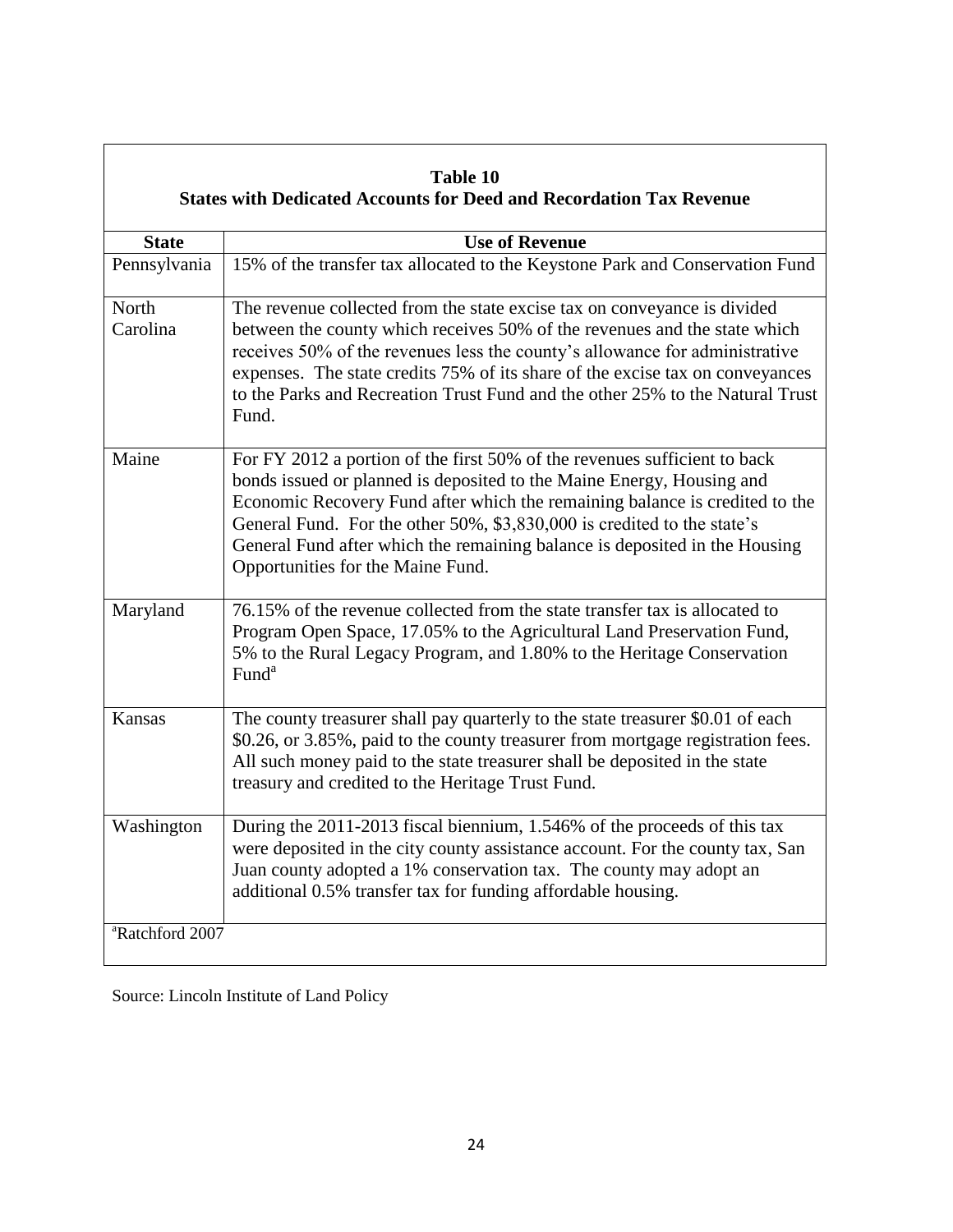#### <span id="page-25-0"></span>**6. Economic Impact of the Recordation and Transfer Taxes**

Taxes on property transfers, such as the deed and recordation taxes, have concerned economists for at least two centuries. David Ricardo, writing in 1817, averred that "[i]t is to be lamented, that the duty by stamps, with which the transfer of landed property is loaded, materially impedes the conveyance of it into those hands, where it would probably be made most productive." (Ricardo, 2004, Chap 14). Dobris (1995) echoes this point of view.

The issues with regard to the impact of the recordation and property transfer taxes are their incidence and related impacts on the housing and office markets, and on its relative progressive or regressive characteristics.

#### <span id="page-25-1"></span>**Tax incidence and Market Effects**

#### <span id="page-25-2"></span>**Residential Market**

Who pays for the tax and what does this imply about the impact of the taxes or changes in the taxes on the level of market activity for housing in the District? Traditionally the recordation tax is paid by the buyer and the transfer tax is paid by the seller. But the actual incidence of the tax—who actually pays for it in practice—can differ from that formal requirement. It is possible that the seller could nominally pay for the tax but would be compensated for that by a higher price from the buyer. Or, vice versa, the buyer could nominally pay for the tax but be compensated for that by a lower price for the property itself. It all depends on the responsiveness of the buyer and seller to price conditions. Further complicating this matter is the fact that housing varies dramatically in quality and cost so there is no single "housing market" with homogeneous buyers and sellers.

Recordation and transfer taxes will have an incidence that depends on the respective price elasticities of demand and supply. When supply is price inelastic (which means that the number of houses placed on the market (including new construction) is not greatly affected by price changes) and the demand for housing is relatively elastic (which means that buyers respond substantially to variations in the price of a house), a property tax will be borne mainly by the seller. In conditions where demand is relatively inelastic, more of the tax will be paid by the buyer.

In most empirical studies in the literature, the incidence of recordation and transfer taxes appear to fall almost entirely on the seller. The value of the tax is capitalized in the price of the property, reducing the selling price (Sexton, 2008; Benjamin, Coulson, & Yang 1993; Dachis,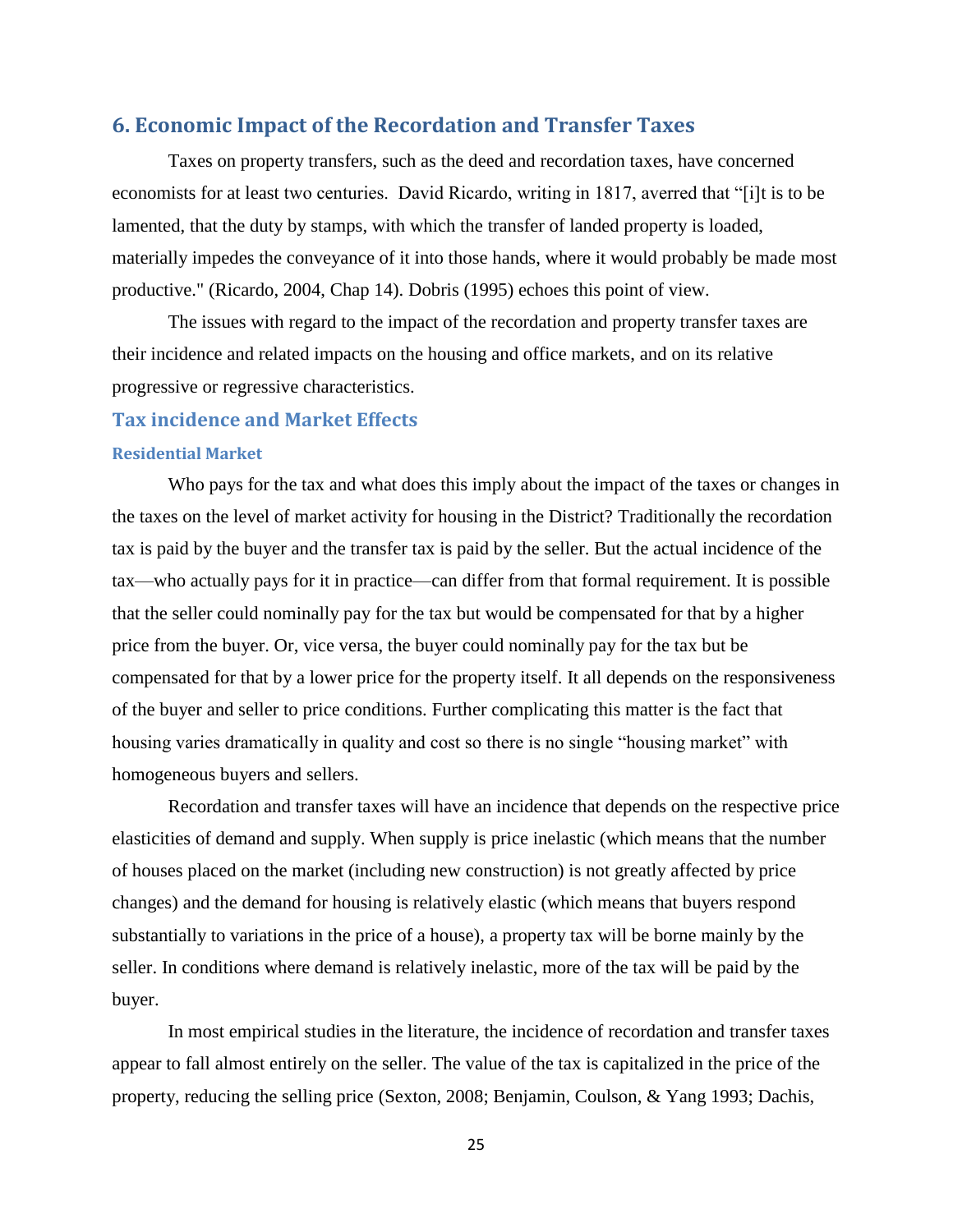Duranton, & Turner, 2011). For example, such a scenario would mean that if a D.C. property had a market value of \$300,000 and faced a combined recordation and transfer tax of \$6,600, then the selling price would fall by the full amount of the tax to \$293,400. Property owners planning to sell would thus have to absorb the tax in the form of a lower net price of the property. While many property sellers are motivated by a wide range of factors, this reduction in net price could slightly reduce their motivation to sell, possibly reducing the frequency of housing sales in the District.

The shape of the demand curve of prospective buyers may, however, outstrip this impact as many prospective buyers appear to have relatively inelastic demand for properties in the District. The District of Columbia is unique in many ways, recently attracting many waves of new young professionals determined to purchase housing units in the rapidly developing historic neighborhoods in the District. It may well be that the overall demand for housing in the District is more inelastic than in the surrounding suburbs. Many residents and in-migrants may not consider housing in DC and its surrounding suburbs as good substitutes. There may well be a strong preference for location in the District compared to that for structurally comparable units in the suburbs.

If supply elasticities are comparable in the District and its surrounding suburbs but the demand elasticities are much smaller in the District than in surrounding suburbs, the net effect for the region may well be that buyers end up bearing a greater share of the burden of the recordation and transfer taxes. This outcome would be demonstrated in the form of rising housing costs for buyers, even above their assessed value.

Studies on the impact of recordation and transfer taxes on the volume of transactions indicate that level of transactions tends to fall as a result of imposing a new tax in one jurisdiction but not in an adjacent one. In a natural experiment in Toronto, for example, the imposition of a new 1.1% deed recordation tax reduced transactions in that city by 14% (Dachis, 2012; Dachis, Duranton, & Turner, 2011). The authors concluded that the reduction occurred because movement into Toronto from other areas fell because the tax was experienced by prospective in-movers as a barrier to moving into the city of Toronto; prospective movers either bought in other jurisdictions or decided not to move.

The analysis of tax incidence, however, suggests that the uniqueness of the District of Columbia may well offset the tendency to reduce transactions. A Brookings Institution study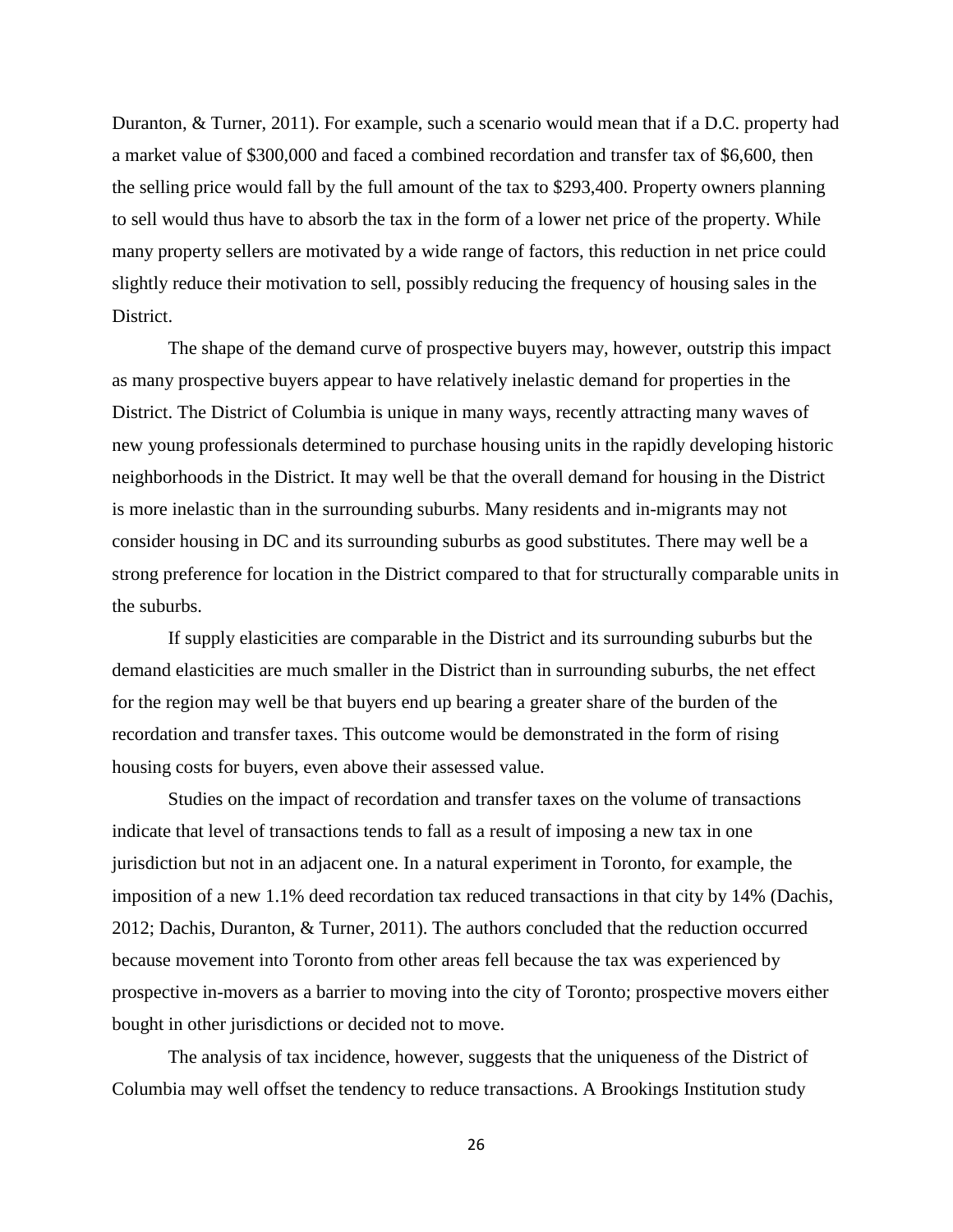showed that there appears to be no shortage of movers into the District as the housing market has proven more robust here compared to the rest of the country (District of Columbia Comprehensive Housing Strategy Task Force, 2006). Contrary to some writers (e.g., Dobris 1995), the District's competitive position via-a-vis surrounding suburbs as a destination for inmovers to the region remains strong. A reduction in, or abolition of, the recordation and transfer taxes would not therefore significantly improve its competitiveness as a destination for homebuyers just as relatively higher rates have not impeded in-migration.

A sense of proportion about the tax impacts on market transactions would also be called for. This tax is a one-time levy that, in a typical mortgage agreement, would be amortized over 30 years. Assuming that the buyer pays all of the two taxes—a very strong assumption—with a 4% APR, the change in monthly payments associated with a change from no tax to both taxes would be approximately \$40 (\$1,790 with no taxes versus \$1,830 with both taxes). Such a difference would not greatly affect the overall level of transactions in the District. In a recent study, Weber et al. (2012) estimated that a one percent increase in a transfer tax in the District of Columbia would lead to a 0.2% reduction in the sales of housing. For 2012, this would translate into 16 fewer home sales out of the 7,904 sales.

The relatively lower velocity of sales of rental residential properties in D.C. compared to surrounding jurisdictions is far more likely to result from institutional and legal factors than taxes or pure market forces. For example, the TOPA (Tenants Opportunity to Purchase Act) tends to reduce the swiftness of completing such sales. This D.C. law, passed in the early 1980s, provides tenants in single family housing, 2-4 unit apartment buildings, and large apartment buildings, the opportunity to purchase their residences as a right any time the owner attempts to sell the property. There are many steps that the seller must follow to comply with this law, each one taking potentially several months (Kass, 2004). While this law may have many virtuous impacts (Harrison Institute, n.d.), it certainly reduces the speed with which such transactions take place.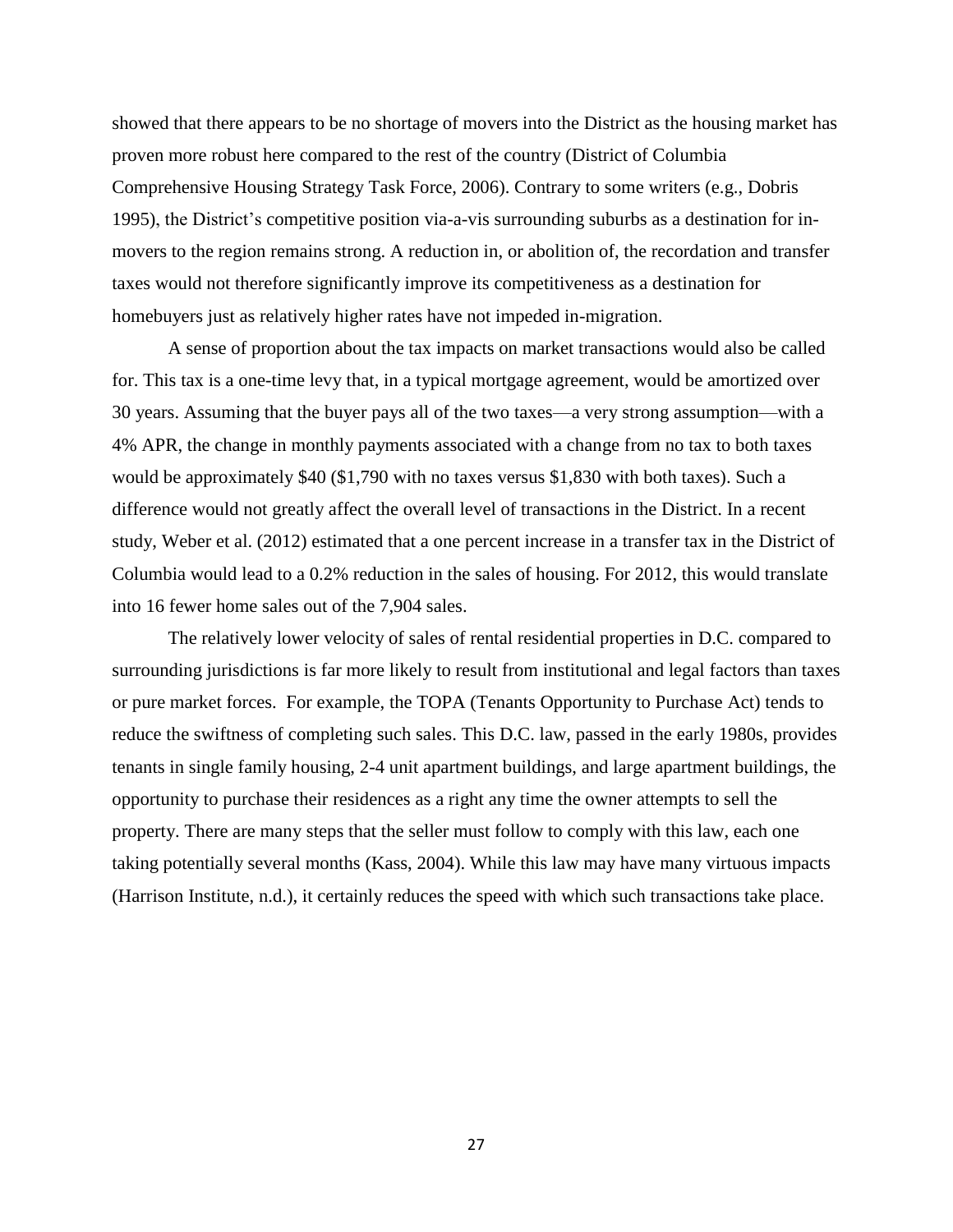#### <span id="page-28-0"></span>**Commercial/Office Market**

When evaluating the impact of the recordation and transfer taxes on commercial transactions, especially those associated with the traditionally strong office housing market in the District, significant differences emerge compared to the housing market. Unlike the latter, which is primarily affected by local buyers and sellers, the office housing market is national and global. It is a major investment market, with office structures included in REITs and other financial instruments. As an indication of the international interest in major projects in the District, Qatar is entirely financing the \$750 million CityCenterDC project and Abu Dhabi is financing the new Marriott Hotel designed to serve patrons of the D.C. Convention Center. The District of Columbia is generally considered a predictable and secure environment for office investment (AFIRE 2013). The federal government's presence guarantees that there will be many ongoing business needs for access to lawmakers and government offices offering contract opportunities. The demand for office buildings tends to be quite inelastic especially in the downtown areas, as does the supply of office buildings, making a reduction in transactions on either side of the market quite unlikely even in the face of substantial taxes or higher relative tax rates compared to neighboring jurisdictions. There is only moderate substitutability between office space on K Street and office space in other jurisdictions such as the office development near the New Carrollton Metro station in Prince George's County, even if previously distressed portions of the city itself have become a more desirable location for offices, such as NOMA (the new developing area north of Massachusetts Avenue, NW) (DowntownDC 2012).

No sector is immune to the various treacherous economic headwinds facing the nation, however. Sequestration and the general push for a reduced federal role may reduce the demand for office space as the federal work force is pared (DowntownDC 2012). Renewed economic crisis could undo the limited recovery that the United States is currently experiencing. Nevertheless, at the current moment, large office developments would seem to offer an excellent place from which the government could enhance revenues without jeopardizing economic development in the city itself.

Taxes levied on such structures may well be paid by investors from all over the globe. In a sense, the District can "export tax bills" by levying them on such global investment opportunities. From the standpoint of raising funds for city services for all of its citizens, such investment properties seem like an attractive source of tax revenues with few negative local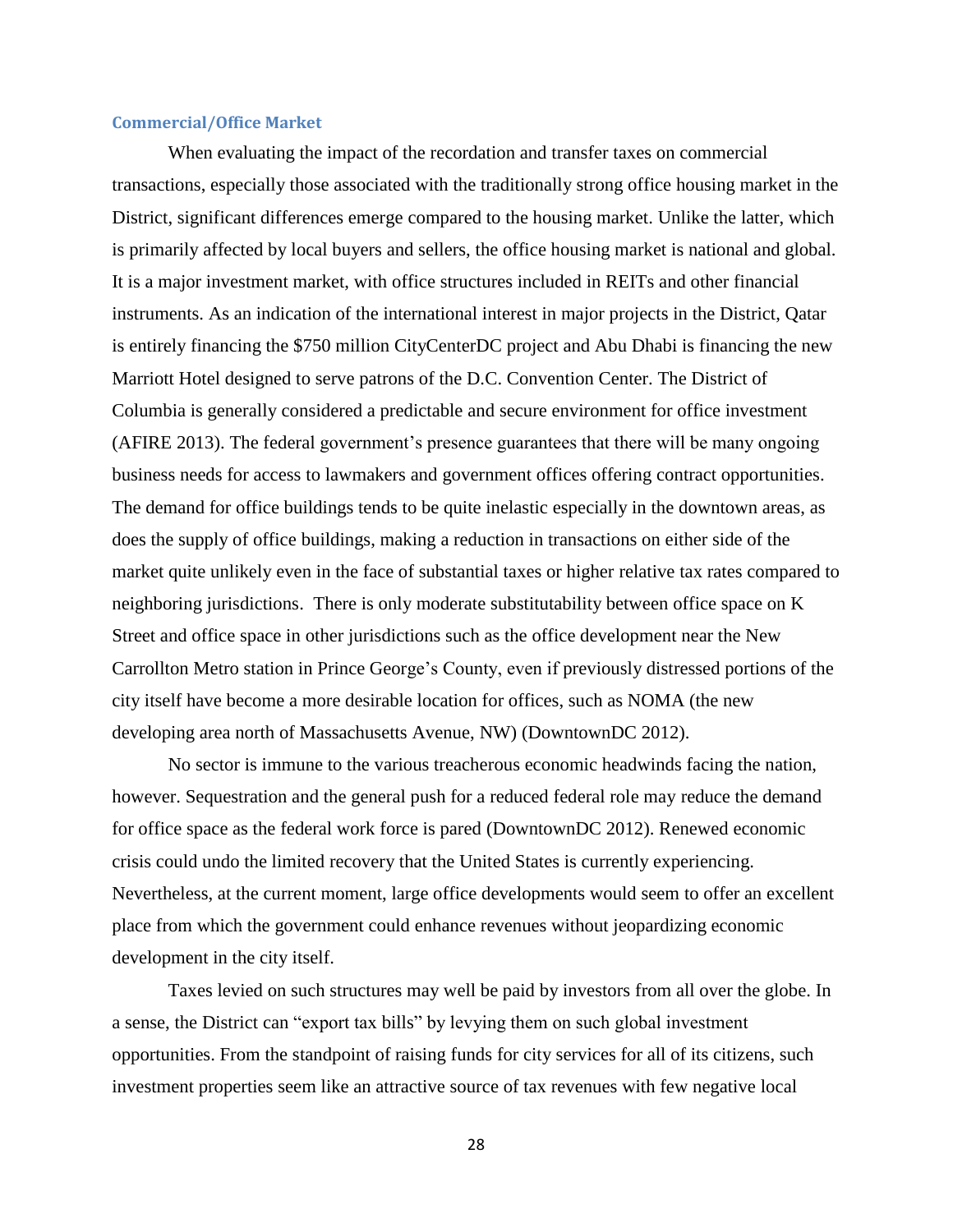economic consequences, even in the current environment of relatively flat occupancy and rental ask rates.

#### <span id="page-29-0"></span>**Progressivity of Recordation and Transfer Taxes for Housing**

Assuming that the home buyer pays the recordation tax, it would, in general, be regressive because lower-income persons would pay a higher percentage of their income for the same property. A hypothetical 1% tax, for example, on a property of \$250,000 for a household making \$50,000 per year would be an effective rate for the year of purchase of \$2,500/\$50,000 = 5%, whereas a 1% tax on a property valued at \$250,000 making \$150,000 per year would be  $$2,500/\$150,000 = 1.67\%$ . Even if the richer household bought a property that was twice as expensive (\$500,000), it would still be paying only  $$5,000/\$150,000 = 3.3\%$  for the year of purchase.

The District has been sensitive to the tendency of the DRT to be regressive at the individual level. It set the deed recordation and deed transfer tax rate at 1.1% for residential properties with a value of \$400,000 or below and 1.45% for those above this value. It has also provided several exemptions to reduce the impact of the tax on low-income households. Some of the exemptions to the DRT that aim to enhance progressivity and promote economic equity include the following examples.

- **Cooperative housing associations**: An exemption is granted if at least 50% of the units in such an association are occupied by households with an annual income no greater than 120% of the lower income guidelines established by the U.S. Department of Housing and Urban Development for the D.C. metropolitan area. This exemption also applies to construction loan deeds of trust or mortgage if the property securing the deed of trust or mortgage is owned by a cooperative housing association meeting the same criteria.
- **Qualifying lower income homeownership households**: A qualifying lower income homeownership household must have an annual income no greater than 120% of lower income guidelines established by the U.S. Department of Housing and Urban Development for the D.C. metropolitan area. The household must occupy the unit that qualifies. This also applies to a construction loan deed of trust or mortgage if the property securing the deed of trust or mortgage is owned by a lower income household.
- **Nonprofit housing associations**: An organization may claim an exemption if it certifies its intent to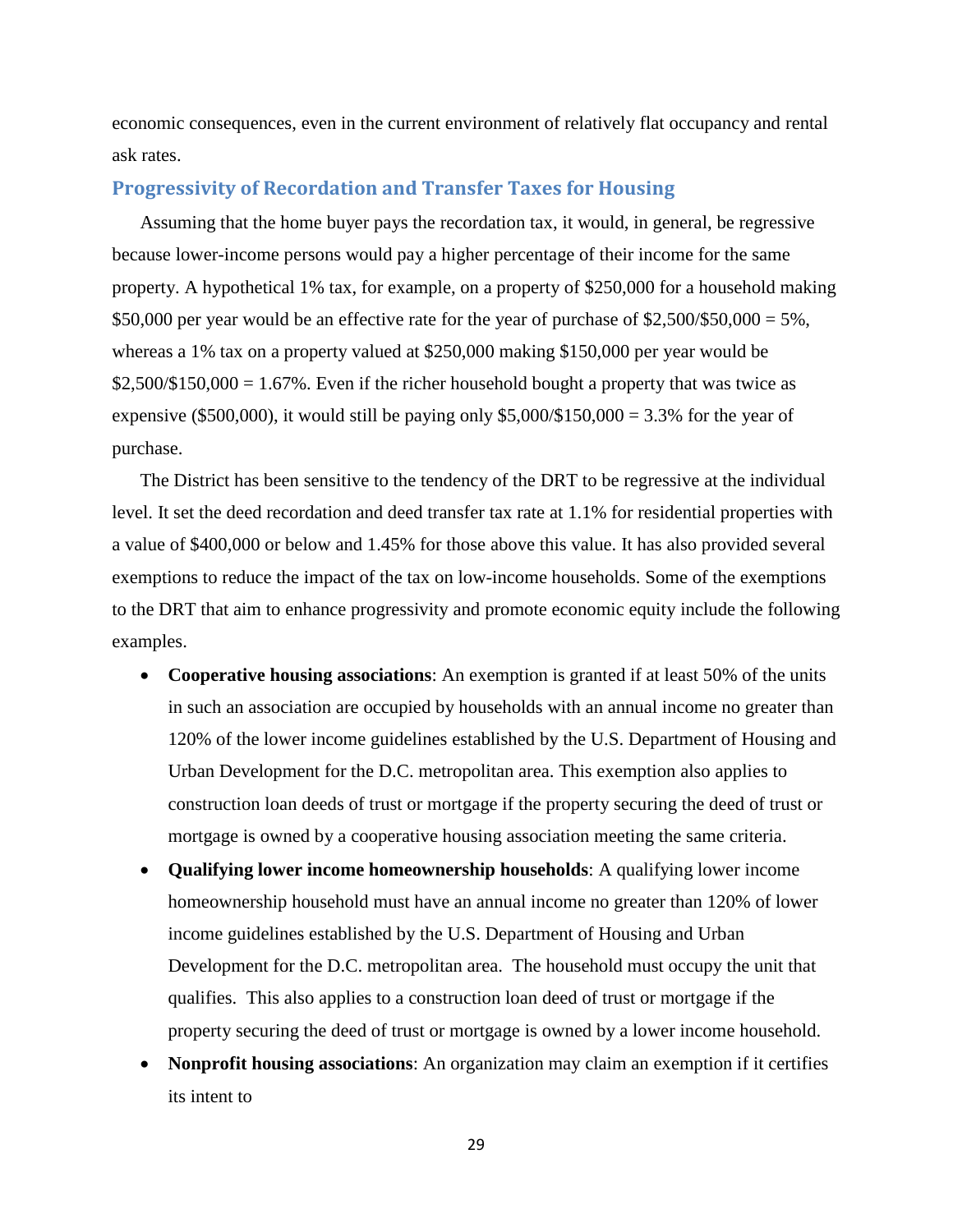- o Transfer the property to a household with annual income no greater than 120% of the lower income guidelines established by the U.S. Department of Housing and Urban Development;
- o Transfer at least 35% of the units in a multifamily property to households meeting the lower income standard;
- o Transfer the property to a cooperative housing association that will make at least 50% of the units available to households meeting the low income standard.
- **Resident management corporations**: Public housing transferred to a qualifying resident management corporation may receive an exemption.
- **Inclusionary Zoning Program:** Transfer of property pursuant to this program may receive an exemption.

These exemptions are examples of "tax expenditures" in that they represent lost revenue to the city. The estimated levels of these losses are modest but non-trivial (see Table 10).

| Table 10: Estimated Losses in Revenue Due to Tax Exemptions (\$ in 000's) |       |          |          |          |  |
|---------------------------------------------------------------------------|-------|----------|----------|----------|--|
| Year                                                                      | 2012  | 2013     | 2014     | 2015     |  |
| Type of Exemption                                                         |       |          |          |          |  |
| Cooperative Housing Association                                           | \$355 | \$355    | \$356    | \$356    |  |
| Qualifying lower income<br>homeownership households                       | \$142 | \$142    | \$143    | \$143    |  |
| Nonprofit housing associations                                            | \$213 | \$213    | \$213    | \$214    |  |
| Resident management corporations                                          | 0     | $\theta$ | $\theta$ | $\theta$ |  |
| <b>Inclusionary Zoning Program</b>                                        | \$4   | \$15     | \$31     | \$62     |  |
| Total                                                                     | \$714 | \$725    | \$743    | \$775    |  |
| Source: OCFO Tax Expenditure Report 2013                                  |       |          |          |          |  |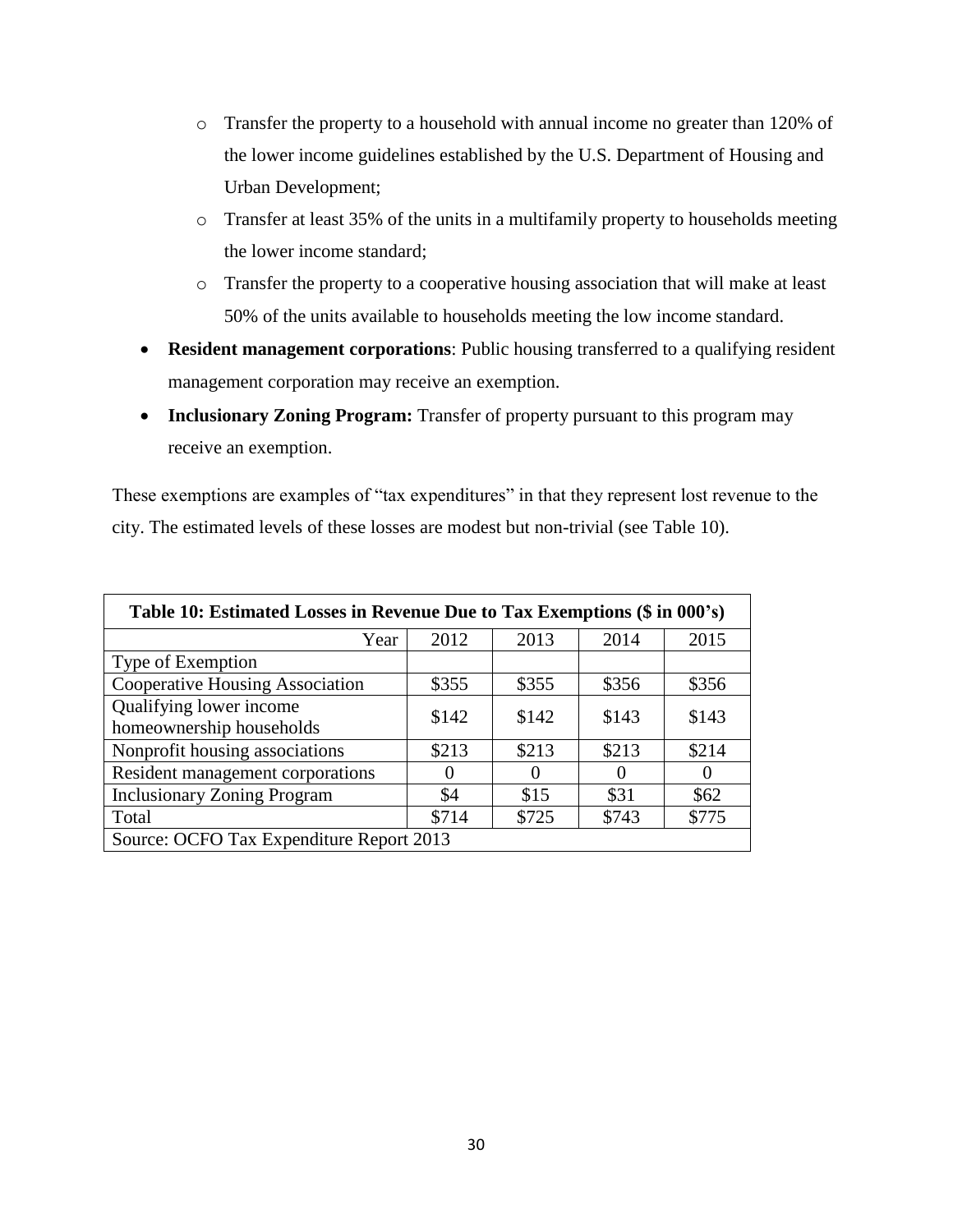#### <span id="page-31-0"></span>**7. Policy Options**

The policy options with regard to the recordation and transfer tax include but are not limited to the following.

**1. Abolish the recordation and/or transfer tax(es) or reduce it/them severely**. The impact of this action would be to increase the net price that sellers of housing real estate receive by a modest amount approximately equal to the tax. This action would also provide a windfall for buyers of major office buildings approximately equal to the more substantial foregone tax. Such a policy would have reduced tax revenues to the city in 2012 by \$163 million for the recordation tax and \$122 million for the transfer tax, for a total of \$285 million. This action would destabilize the Housing Production Trust Fund and its historically strong leverage of private dollars unless an alternative dedicated source could be found. This would most likely work against the current efforts of the District to offset the decline of the affordable housing stock through a variety of subsidies and stimuli. A slightly less drastic approach would be to lower the combined tax rate to 0.433%, comparable to the rate in Virginia localities. This approach would reduce tax revenues in the District by about 85% instead of 100%, or about \$241 million with the same negative impact on the Housing Production Trust Fund.

**2. Increase the commercial rates for high-end properties**. The tax revenues from major office building sales of \$4.166 billion in 2012 was approximately \$121 million (see Table 3). Taxes on these large, high end buildings of which 20 to 40 change hands annually, could be increased substantially if a separate, higher, rate were imposed for this sector. Increasing the rate from 2.9% to 4.9% would have generated about an additional \$83 million in tax revenues for the city in 2012. Given the demand for such projects from a national and global market, it is unlikely that such a tax increase would significantly reduce the number of market transactions or cause any local economic damage. (In New York City, the combined rate for such sales can be as high as 8.125%, although most other cities charge a significantly lower rate (see Table 6).

**3. Eliminate the "bump up" in recordation and transfer taxes levied at \$400,000 in housing value**. This recommendation would help avoid price manipulation around the \$400,000 level (Weber 2012). The bump could be eliminated by making the higher rate of 2.9% apply only to that part of the value of the housing unit that exceeded or equaled \$400,000. For example, a house selling for \$599,999 would experience a combined recordation and transfer tax burden of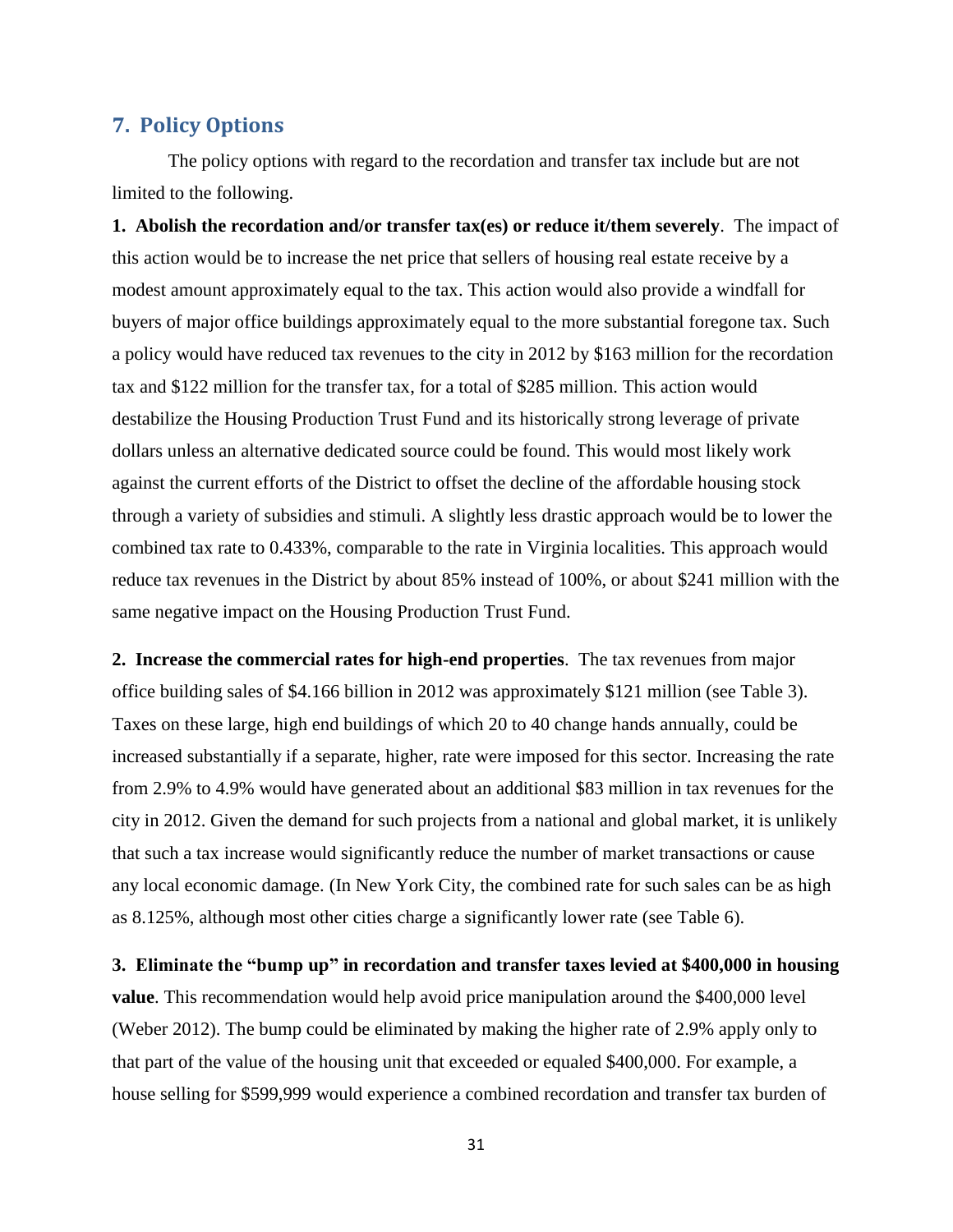(2.2% x \$399,999) plus (2.9% x \$200,000), or \$14,600 versus \$17,400 (\$2.9% x \$600,000). This action would have reduced tax revenues in 2012 by about \$5.6 million.<sup>2</sup> A modest upward adjustment to the tax rates could be made to maintain revenue neutrality if desired.

**4. Increase individual progressivity.** Some structural adjustments in the two taxes could achieve greater progressivity, serving the interests of low to moderate income D.C. residents in the housing market. Such steps could include: (a) The low-income level at which exemptions from the tax rates currently become applicable could be increased from 120% to 200% of U.S. HUD's lower income guidelines for the District; (b) all first-time home buyers could be exempted from the taxes or face reduced rates (e.g., in Maryland, the transfer tax rate is cut in half because first time buyers are exempt from the tax); (c) raising the maximum tax rates on higher priced residential and commercial properties as in New York City; and (d) expanding the number of rate brackets for the housing market (from the two existing levels), assigning steadily rising tax rates to the brackets, making them applicable only to the marginal increases in housing value to avoid distorting "bump-ups", and indexing them to inflation, could allow greater progressivity and consistency in the tax structure, as is the case in New York, New Jersey, and Hawaii. In New Jersey, for example, the state fee \$1.25 for each \$500 and a basic county fee of \$0.50/\$500 is augmented by an additional \$0.75/\$500 for value in excess of \$150,000; a general purpose fee is added that varies from \$0.9-2.15/\$500 for deeds in excess of \$350,000; and an additional 1% fee is added if the property value is in excess of 1 million. In Hawaii, there are seven brackets (see Table 11).

 $\overline{\phantom{a}}$ 

<sup>&</sup>lt;sup>2</sup> For 2012, there were 3,597 units of housing sold at a value above \$400,000. Reducing the tax on the first \$400,000 value of these units by 0.35% equals a reduction \$5.6 million in tax revenues.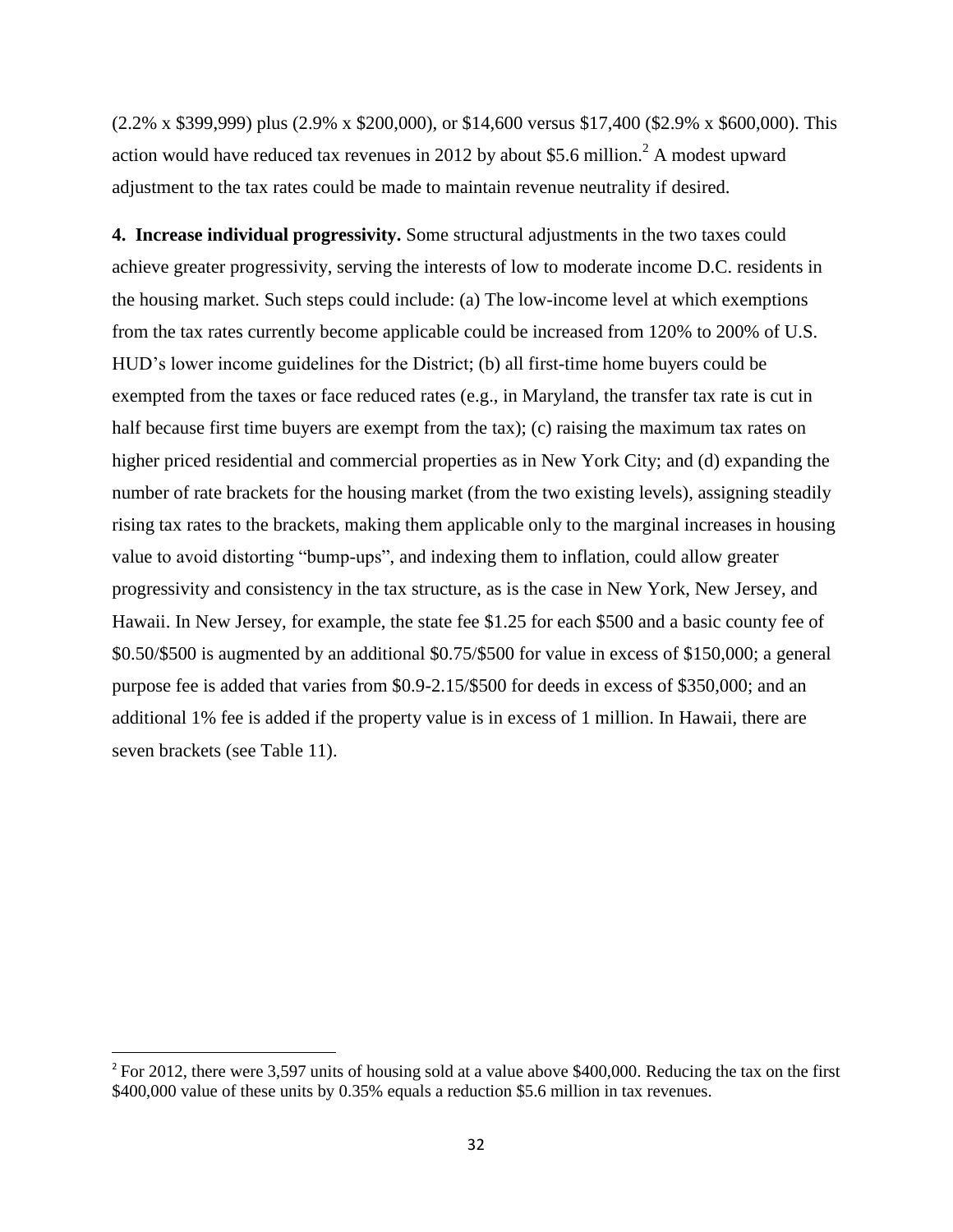| Table 11                     |                |
|------------------------------|----------------|
| Hawaii transfer tax brackets |                |
| <b>Property Value</b>        | Rate per \$100 |
| less than $$600,000$         | $$0.1/\$100$   |
| \$600,000-\$1,000,000        | $$0.2/\$100$   |
| \$1,000,000-\$2,000,000      | $$0.3/\$100$   |
| \$2,000,000-\$4,000,000      | $$0.5/\$100.$  |
| \$4,000,000-\$6,000,000      | $$0.7/\$100$   |
| \$6,000,000-\$10,000,000     | \$0.9/\$100    |
| \$10,000,000 and above       | \$1.0/\$100    |

Similarly, the City of San Francisco has five brackets for its municipal transfer tax, rising from 0.5% for properties with value up to \$250,000 to 2.5% for properties over \$10 million. Unlike New Jersey, New York City, Hawaii, and San Francisco apply the highest bracket rate against the entire value of the property, creating "bump up" or "notch" issues in their taxing system.

#### <span id="page-33-0"></span>**8. Conclusion**

The District of Columbia charges a higher tax rate on property transfers than do surrounding jurisdictions, yielding about 5% of the total tax revenues collected by the city. This percentage fluctuates considerably as a result of changing economic conditions. The District sets aside 15% of these revenues to support the Housing Production Trust Fund to strengthen the development of affordable housing in the District.

Some changes in these taxes may be desirable. Modifying the tax code to eliminate the price-distorting "bump" at \$400,000 would be helpful. Also, taking fuller advantage of national and global interest in the District's office market by augmenting taxes for such properties could provide enhanced revenues with little downside impact despite the current flatness in occupancy and rent-asking rates.

In the final analysis, recordation and transfer taxes are modest one-time levies. Adjustments in them will have only modest impacts on the economic development of the city.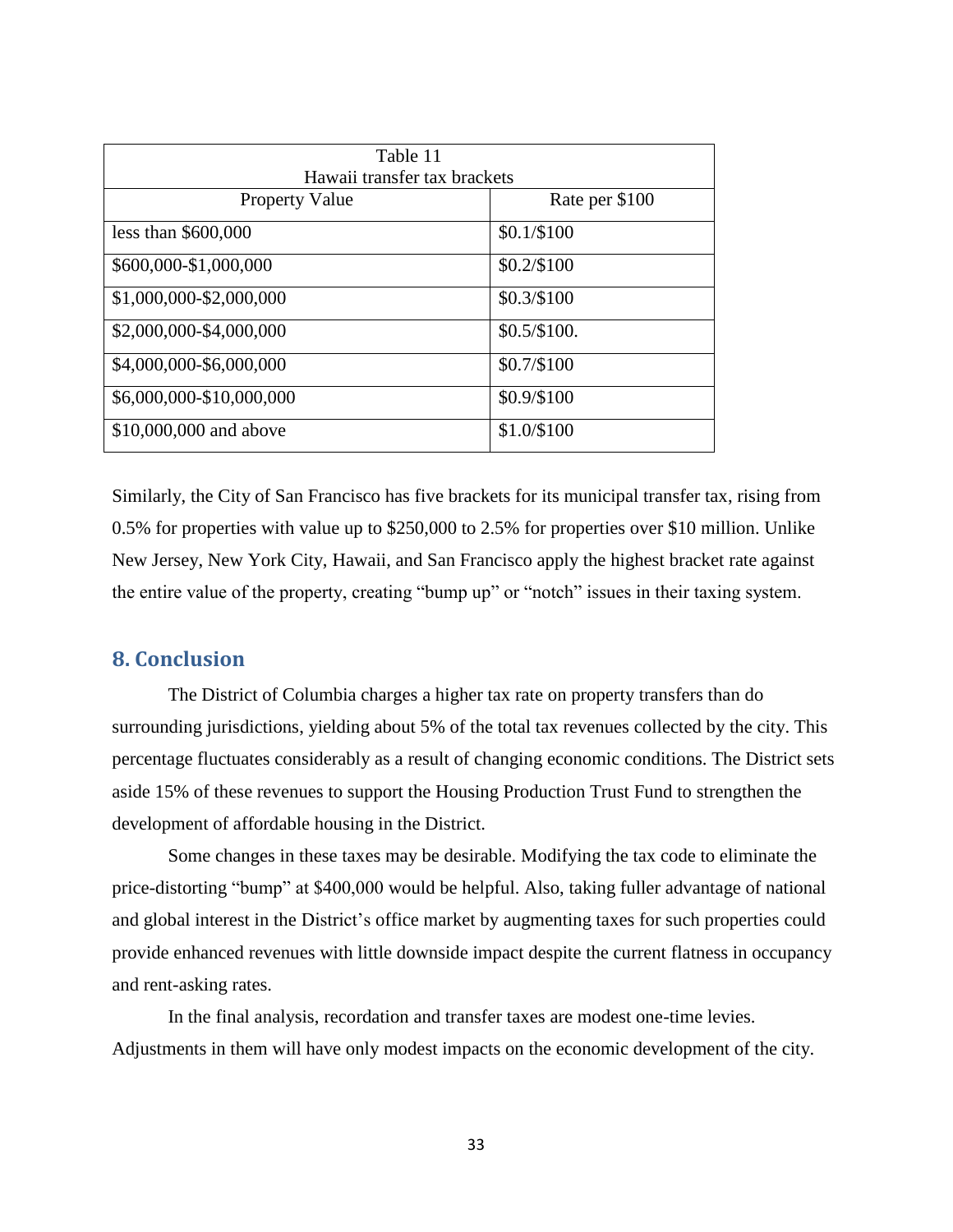## <span id="page-34-0"></span>**9. References**

- 1. Association of Foreign Investors in Real Estate (AFIRE). 2013. "U.S. Cities Dominate Foreign R.E. Investors' Top Global Picks." Retrieved May 22, 2013 at <http://afire.org/sites/default/files/pdf/press/2013-foreign-investment-survey-pr.pdf>
- 2. Baer, Kathryn. 2012. "Next Round in DC's Affordable Housing Battle." Poverty and Policy Blog. Retrieved May 25, 2013 at http://povertyandpolicy.wordpress.com/2012/10/29/next-round-in-dcs-affordablehousing-battle/
- 3. Benjamin, John, Edward Coulson & Shiawer Yang. 1993. "Real Estate Transfer Taxes and Property Values: The Philadelphia Story." Journal of Real Estate Finance and Economics 7: 151-157.
- 4. Brooks, Mary. 2007. "Housing Trust Fund Progress Report 2007." Newsletter, Center for Community Change. Retrieved March 12 2013 at [www.communitychange.org/our](http://www.communitychange.org/our-projects/htf)[projects/htf](http://www.communitychange.org/our-projects/htf)
- 5. Coalition for Nonprofit Housing and Economic Development. 2012. "A Decade of Progress Investing in Lives and Neighbourhoods through the Housing Production Trust Fund." Retrieved March 14, 2013 at [http://www.houselogic.com/home-advice/issues](http://www.houselogic.com/home-advice/issues-affecting-home-owners/fight-against-transfer-taxes/#ixzz2Mynzhr5O)[affecting-home-owners/fight-against-transfer-taxes/#ixzz2Mynzhr5O](http://www.houselogic.com/home-advice/issues-affecting-home-owners/fight-against-transfer-taxes/#ixzz2Mynzhr5O)
- 6. Dachis, Benjamin. 2012. Stuck in Place: The Effect of Land Transfer Taxes on Housing Transactions. C.D Howe Institute, Commentary No. 364. Retrieved March 12 2013 at [http://www.cdhowe.org/pdf/Commentary\\_364.pdf](http://www.cdhowe.org/pdf/Commentary_364.pdf)
- 7. Dachis, Benjamin, Giles Duranton & Mathew Turner. 2011." The Effects of Land Transfer Taxes on Real Estate Markets, Evidence from a Natural Experiment in Toronto.‖ Journal of Economic Geography. 1-28.
- 8. DePhillis, Lydia. 2010. "The Housing Production Trust Fund is the New Social Security." Washington City Paper, May 10. Retrieved March 12, 2013 at [http://www.washingtoncitypaper.com/blogs/housingcomplex/2010/05/10/the-housing](http://www.washingtoncitypaper.com/blogs/housingcomplex/2010/05/10/the-housing-production-trust-fund-is-the-new-social-security/)[production-trust-fund-is-the-new-social-security/](http://www.washingtoncitypaper.com/blogs/housingcomplex/2010/05/10/the-housing-production-trust-fund-is-the-new-social-security/)
- 9. District of Columbia Comprehensive Housing Strategy Task Force. 2006. Homes for an Inclusive City: A Comprehensive Strategy for Washington DC. Brookings Institution. April. Retrieved 5/2/2013 at http://dc-chstaskforce.org/docs/CHSTFfinalreport4606.pdf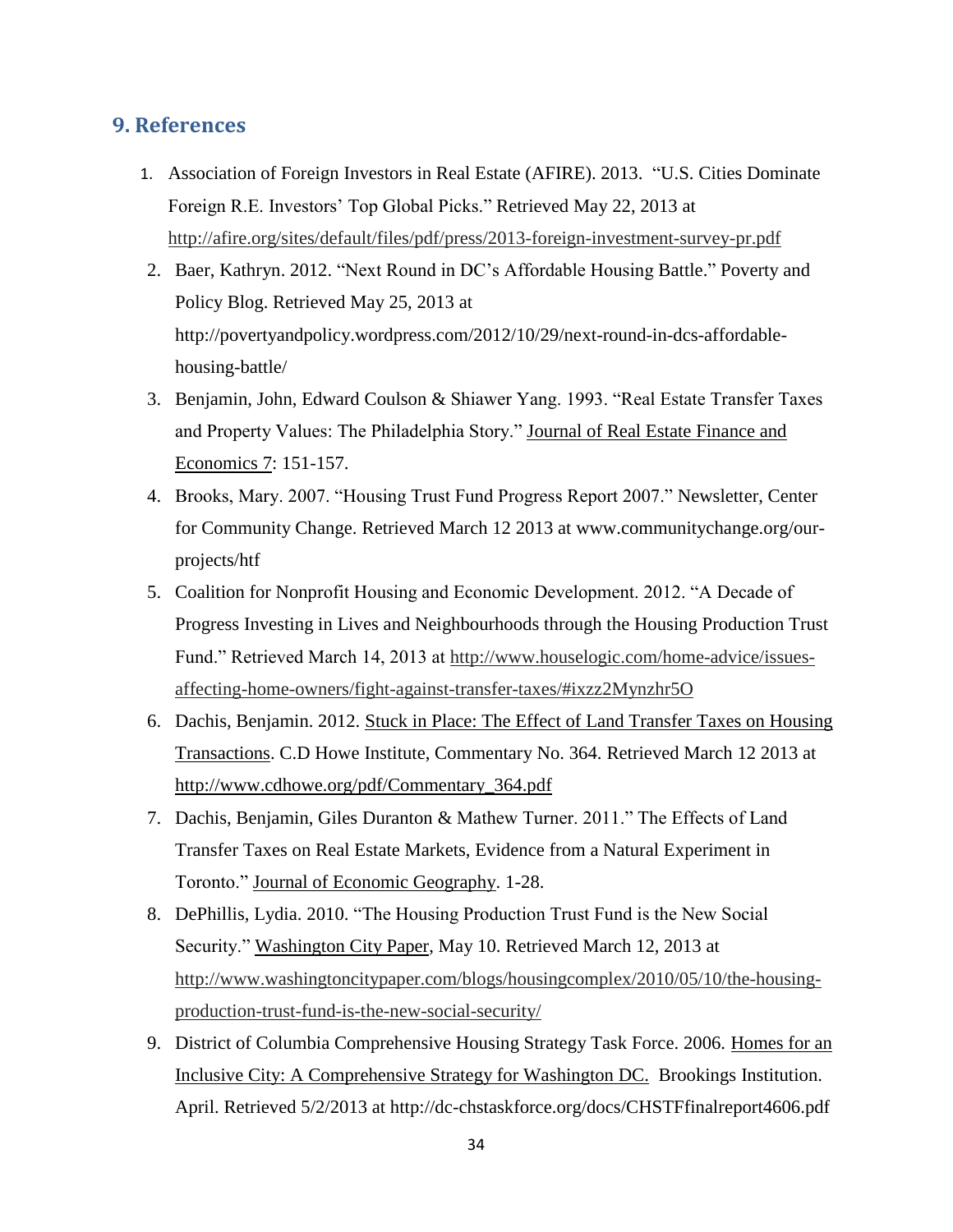- 10. District of Columbia, Office of Revenue Analysis. "District of Columbia Dedicated Taxes Report" Retrieved March 14, 2013 at <http://cfo.washingtondc.gov/cfo/cwp/view,a,1420,q,646908.asp>
- 11. District of Columbia, Office of Revenue Analysis. 2012. "Taxes Report 2012" Retrieved March 11, 2013 at cfo.dc.gov/.../files/dc/sites/ocfo/publication/attachments/11\_taxfacts\_fy\_2012\_online\_ve rsion.pdf
- 12. District of Columbia, Office of Revenue Analysis. 2006. "Taxes Report 2006." Retrieved March 11, 2013 at <http://cfo.washingtondc.gov/cfo/cwp/view,a,1420,q,646908.asp>
- 13. District of Columbia, Office of Revenue Analysis. 2010. "Tax Expenditure Report, April 2010." Retrieved March 11,2013 at [http://cfo.dc.gov/sites/default/files/dc/sites/ocfo/publication/attachments/032910\\_final\\_t](http://cfo.dc.gov/sites/default/files/dc/sites/ocfo/publication/attachments/032910_final_tax_expenditure_report_0.pdf) [ax\\_expenditure\\_report\\_0.pdf](http://cfo.dc.gov/sites/default/files/dc/sites/ocfo/publication/attachments/032910_final_tax_expenditure_report_0.pdf)
- 14. Dobris, Joel. 1984. "A Brief for the Abolition of all Transfer Taxes" Syracuse Law Review 1215.
- 15. DowntownDC Business Improvement District (BID). 2013. 2012 State of Downtown. Retrieved May 24, 2013 at [http://www.downtowndc.org/sites/default/files/uploads/files/reports/pdf/dcbid](http://www.downtowndc.org/sites/default/files/uploads/files/reports/pdf/dcbid-stateofdowntown-2012.pdf)[stateofdowntown-2012.pdf](http://www.downtowndc.org/sites/default/files/uploads/files/reports/pdf/dcbid-stateofdowntown-2012.pdf)
- 16. Falcon, Elizabeth. 2012. "Protect DC's Housing Production Trust Fund." Greater Greater Washington. Retrieved April 14, 2013 at [http://greatergreaterwashington.org/post/14462/protect-dcs-housing-production-trust](http://greatergreaterwashington.org/post/14462/protect-dcs-housing-production-trust-fund/)[fund/](http://greatergreaterwashington.org/post/14462/protect-dcs-housing-production-trust-fund/)
- 17. Friedman, Jack and Jack Harris. 2010. "Analysis of a Proposed Real Estate Transfer Tax for the State of Louisiana." A Report Prepared for the Louisiana Realtors Association, February. Retrieved March 10, 2013 at [www.staytaxfree.com/assets/rett-analysis.pdf](http://www.staytaxfree.com/assets/rett-analysis.pdf)
- 18. Harrison Institute for Public Law, Georgetown University Law Center. n.d. "An Analysis of the Strengths and Deficiencies of Washington, D.C.'s Tenant Opportunity to Purchase Act". Retrieved May 25, 2013 at <http://content.knowledgeplex.org/kp2/cache/documents/1834/183436.pdf>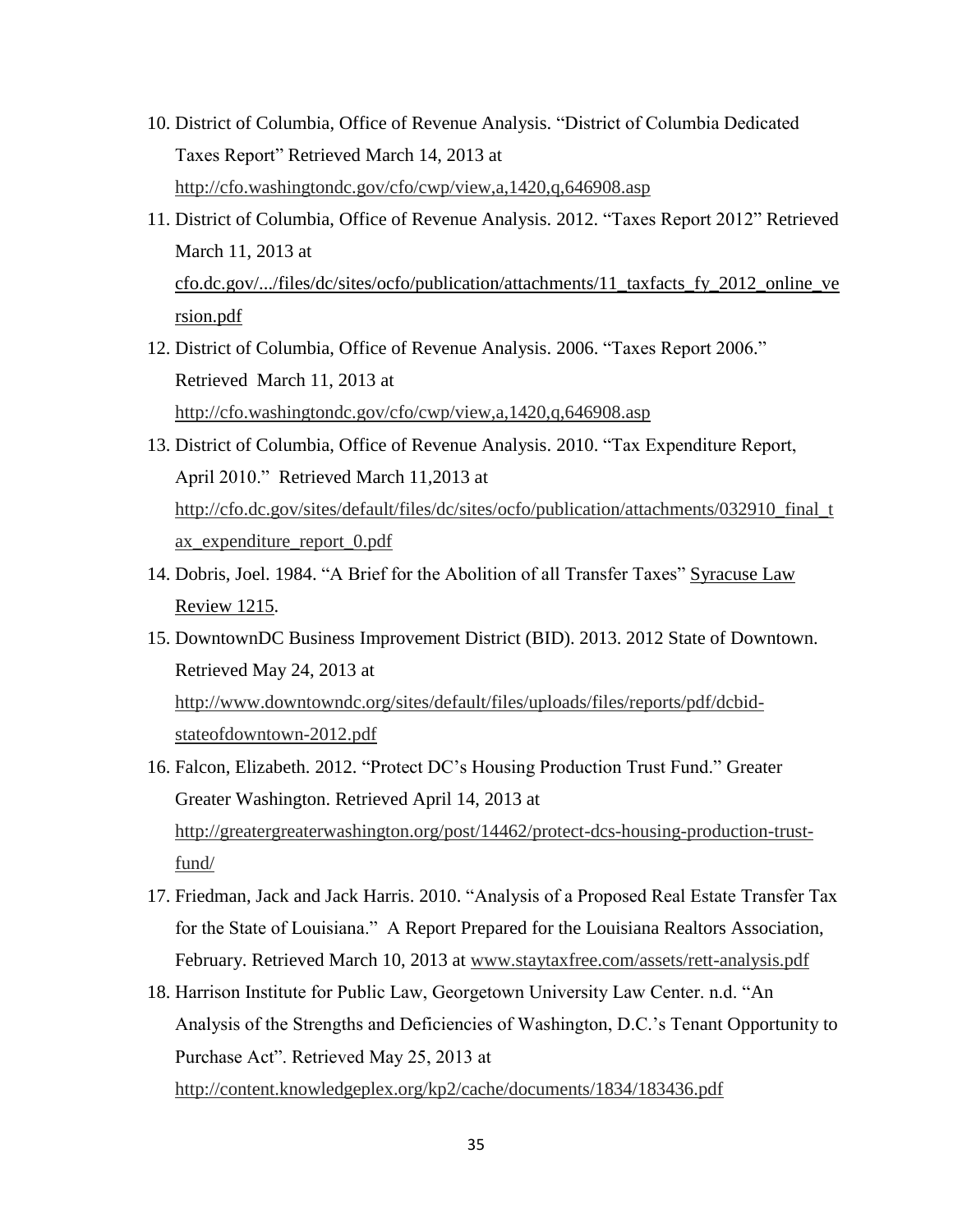- 19. Housing Trust Fund Project. 2012. "Washington, DC Housing Advocates Restore Funding for the Housing Production Trust Fund." Retrieved April 12, 2013 at [http://housingtrustfundproject.org/washington-d-c-housing-advocates-restore-funding](http://housingtrustfundproject.org/washington-d-c-housing-advocates-restore-funding-for-the-housing-production-trust-fund/)[for-the-housing-production-trust-fund/](http://housingtrustfundproject.org/washington-d-c-housing-advocates-restore-funding-for-the-housing-production-trust-fund/)
- 20. Kass, Benny. 2004. "D.C. Landlords Must Give Tenants a Chance to Buy Property". Washington *Post*. July 17.
- 21. Lazere, Ed & Robert Pohlman. 2008. "Affordable Housing in The District Depends on a Stable Housing Production Fund.‖ Fiscal Policy Institute. Retrieved April 12, 2013 at <http://dcfpi.org/wp-content/uploads/2008/10/10-20-08stablehptfreport.pdf>
- 22. Lincoln Institute of Land Policy & George Washington Institute of Public Policy. 2013. Significant Features of the Property Tax. Retrieved March 12, 2013 at [http://www.lincolninst.edu/subcenters/significant-features-property](http://www.lincolninst.edu/subcenters/significant-features-property-tax/Report_Real_Estate_Transfer_Charges.aspx)[tax/Report\\_Real\\_Estate\\_Transfer\\_Charges.aspx](http://www.lincolninst.edu/subcenters/significant-features-property-tax/Report_Real_Estate_Transfer_Charges.aspx)
- 23. Maryland Department of Legislative Services. 2013. "County Revenue Outlook Fiscal 2012". Retrieved March 12, 2103 at [http://dls.state.md.us/data/polanasubare/polanasubare\\_intmatnpubadm/polanasubare\\_int](http://dls.state.md.us/data/polanasubare/polanasubare_intmatnpubadm/polanasubare_intmatnpubadm_annrep/FINAL-County-Revenue-Outlook.pdf) [matnpubadm\\_annrep/FINAL-County-Revenue-Outlook.pdf](http://dls.state.md.us/data/polanasubare/polanasubare_intmatnpubadm/polanasubare_intmatnpubadm_annrep/FINAL-County-Revenue-Outlook.pdf)
- 24. Mellen, Sue. 2012. The Fight against Transfer Taxes. Houselogic.com. National Association of Realtors. Retrieved April 20, 2013 at [http://www.houselogic.com/home](http://www.houselogic.com/home-advice/issues-affecting-home-owners/fight-against-transfer-taxes/#ixzz2Mynzhr5O)[advice/issues-affecting-home-owners/fight-against-transfer-taxes/#ixzz2Mynzhr5O](http://www.houselogic.com/home-advice/issues-affecting-home-owners/fight-against-transfer-taxes/#ixzz2Mynzhr5O)
- 25. Muhammed, Daniel to Rodney Green. 2013. E-mail. May 3, 2013.
- 26. Office of the Chief Financial Officer (OCFO). 2002-2012.Comprehensive Annual Financial Report Retrieved April 16, 2013 at<http://cfo.dc.gov/node/417972>
- 27. Ratchford, William. 2007. "Maryland's Property Transfer Tax" The Abell Report Volume 20, Number 2. at http://www.abell.org/pubsitems/arn207.2.pdf
- 28. Reed, Jenny. 2012. "Disappearing Act: Affordable Housing in DC is Vanishing amid Sharply Rising Housing Costs" Report. D.C. Fiscal Policy Institute. Retrieved March 11, 2013 at [http://www.dcfpi.org/disappearing-act-affordable-housing-in-dc-is-vanishing](http://www.dcfpi.org/disappearing-act-affordable-housing-in-dc-is-vanishing-amid-sharply-rising-housing-costs)[amid-sharply-rising-housing-costs](http://www.dcfpi.org/disappearing-act-affordable-housing-in-dc-is-vanishing-amid-sharply-rising-housing-costs)
- 29. Reid, Caroline. 2005. "State Housing Trust Funds, Meeting Local Affordable Housing Needs." Community Investments Online 20. Retrieved March 11, 2013 at